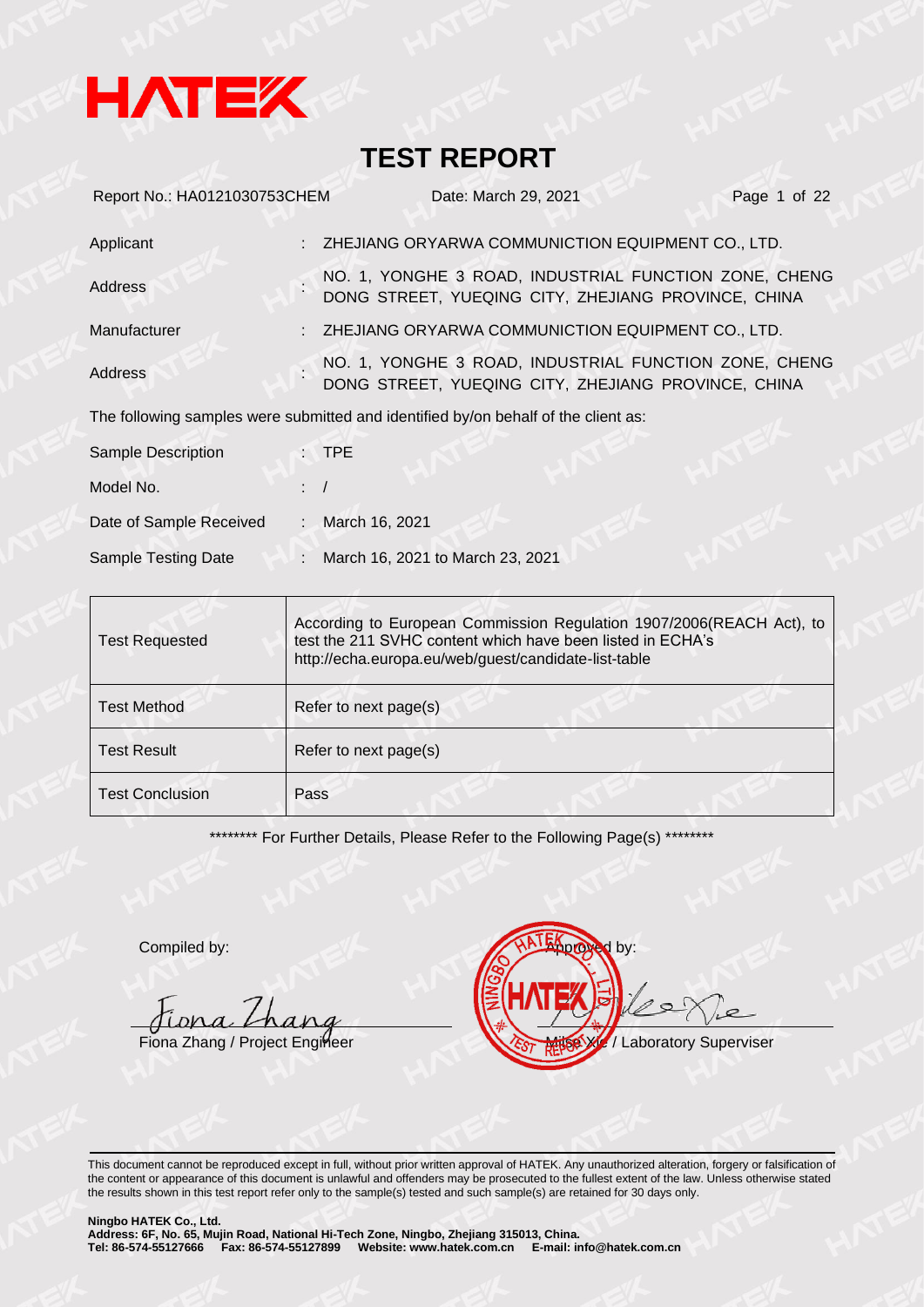

Report No.: HA0121030753CHEM Date: March 29, 2021 Page 2 of 22

#### **Test Results:**

#### **1. SVHC content**

**Test method: By Inductively Coupled Plasma Optical Emission Spectrometry, Ion Chromatography, UV-Visible Spectrophotometry, Gas Chromatographic - Mass Spectrometry, Liquid Chromatographic – Mass Spectrometry and High Performance Liquid Chromatography analysis.**

|                                   | <b>CAS No</b> | <b>Result</b> | <b>RL (%)</b> |
|-----------------------------------|---------------|---------------|---------------|
| <b>Substance Name</b>             |               | No.1          |               |
| All tested SVHC in candidate list | $- - -$       | N.D.          | ---           |

#### **Test Parts Description:**

| No. | ltem             | <b>Test Parts Description</b> |
|-----|------------------|-------------------------------|
|     | Group 1: plastic | please see Tested Part Photos |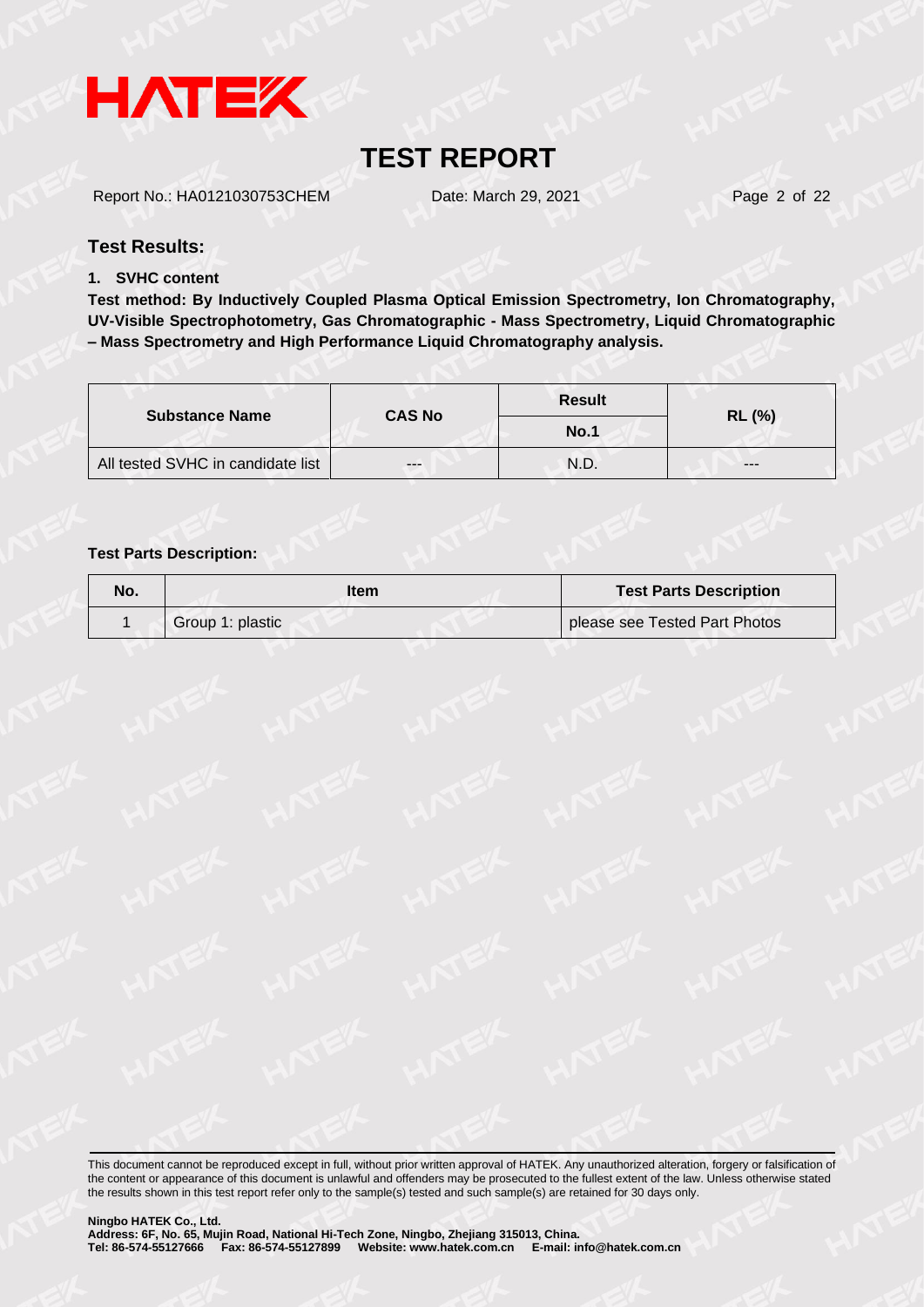

Report No.: HA0121030753CHEM Date: March 29, 2021 Page 3 of 22

#### **Full list tested SVHC**

| Seq.            | <b>Substance Name</b>                                                                                                         | <b>CAS No.</b>        | <b>Attribute</b>                                                           | <b>RL(%)</b> |
|-----------------|-------------------------------------------------------------------------------------------------------------------------------|-----------------------|----------------------------------------------------------------------------|--------------|
| $\mathbf{1}$    | Anthracene                                                                                                                    | 120-12-7              | <b>PBT</b>                                                                 | 0.05         |
| 2               | 4,4'-Diaminodiphenylmethane (MDA)                                                                                             | 101-77-9              | Carcinogenic                                                               | 0.05         |
| 3               | Dibutyl Phthalate (DBP)                                                                                                       | 84-74-2               | <b>Toxic</b> for<br>reproduction;<br>Endocrine<br>disrupting<br>properties | 0.05         |
| $\overline{4}$  | Cobalt Dichloride ∆                                                                                                           | 7646-79-9             | Toxic for<br>reproduction;<br>Carcinogenic                                 | 0.005        |
| 5               | Diarsenic Pentaoxide Δ                                                                                                        | 1303-28-2             | Carcinogenic                                                               | 0.005        |
| $6\phantom{1}6$ | Diarsenic Trioxide A                                                                                                          | 1327-53-3             | Carcinogenic                                                               | 0.005        |
| $\overline{7}$  | Sodium Dichromate ∆                                                                                                           | 7789-12-0, 10588-01-9 | <b>CMR</b>                                                                 | 0.005        |
| 8               | 5-Tert-Butyl-2,4,6-Trinitro-m-Xylene<br>(Musk Xylene)                                                                         | $81 - 15 - 2$         | vPvB                                                                       | 0.05         |
| 9               | Bis (2-Ethylhexyl) Phthalate (DEHP)                                                                                           | $117 - 81 - 7$        | <b>Toxic</b> for<br>reproduction;<br>Endocrine<br>disrupting<br>properties | 0.05         |
| 10              | Hexabromocyclododecane (HBCDD)<br>and All Major Diastereoisomers<br>Identified ( $\alpha$ -HBCDD, $\beta$ -HBCDD,<br>y-HBCDD) | 25637-99-4,3194-55-6  | <b>PBT</b>                                                                 | 0.05         |
| 11              | Alkanes, C10-13, chloro (Short Chain<br><b>Chlorinated Paraffins)</b>                                                         | 85535-84-8            | PBT; vPvB                                                                  | 0.05         |
| 12              | Bis (Tributyltin) Oxide (TBTO) ∆                                                                                              | 56-35-9               | PBT.                                                                       | 0.05         |
| 13              | Lead Hydrogen Arsenate A                                                                                                      | 7784-40-9             | Carcinogenic;<br><b>Toxic</b> for<br>reproduction                          | 0.005        |
| 14              | Benzyl Butyl Phthalate (BBP)                                                                                                  | 85-68-7               | Toxic for<br>reproduction;<br>Endocrine<br>disrupting<br>properties        | 0.05         |
| 15              | Triethyl Arsenate ∆                                                                                                           | 15606-95-8            | Carcinogenic                                                               | 0.005        |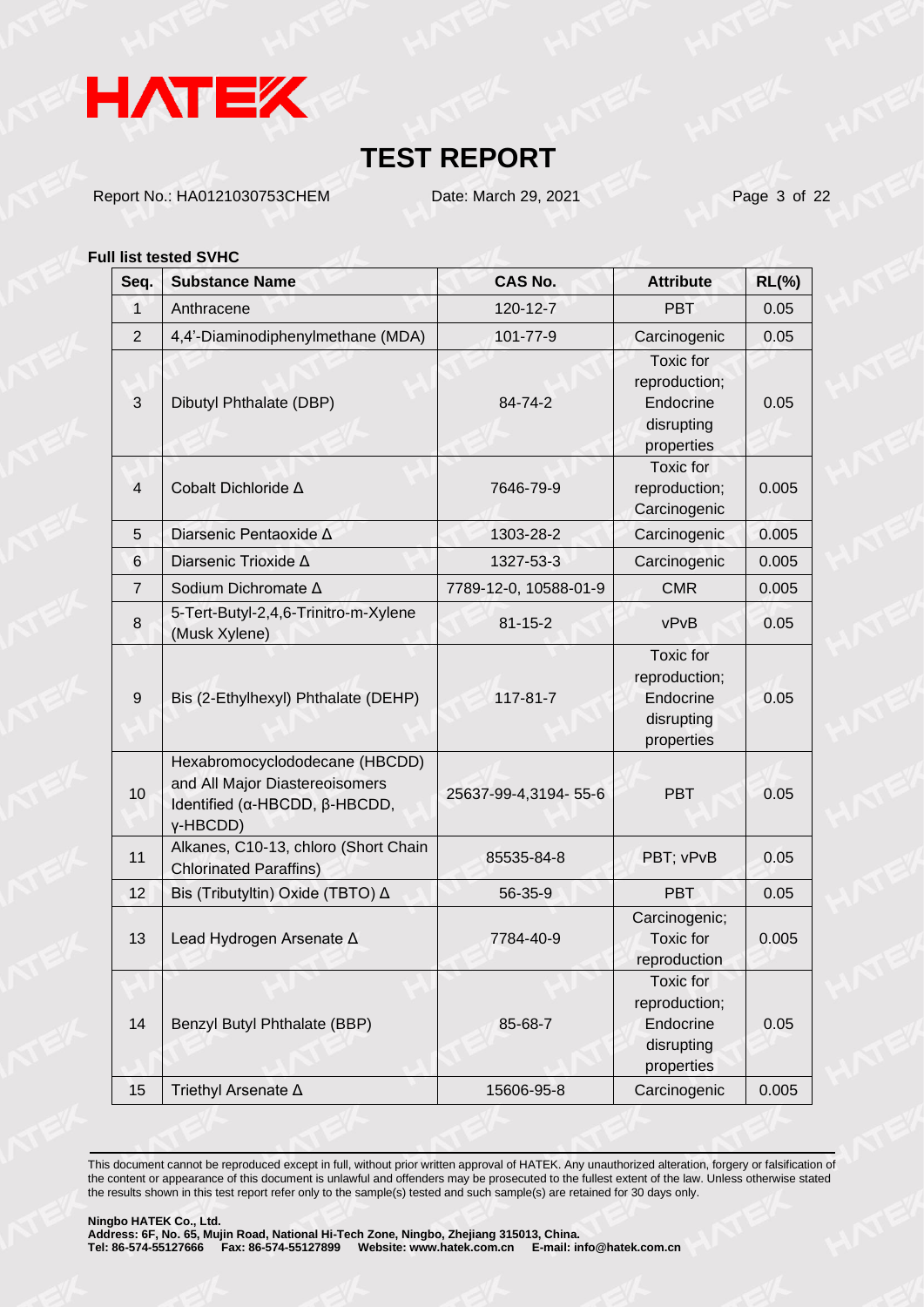

Report No.: HA0121030753CHEM Date: March 29, 2021 Page 4 of 22

| Seq. | <b>Substance Name</b>                                            | <b>CAS No.</b>                         | <b>Attribute</b>                                                           | $RL(\%)$ |
|------|------------------------------------------------------------------|----------------------------------------|----------------------------------------------------------------------------|----------|
| 16   | Anthracene Oil                                                   | 90640-80-5                             | Carcinogenic;<br>PBT; vPvB                                                 | 0.05     |
| 17   | Anthracene Oil, Anthracene Paste,<br>Distn. Lights               | 91995-17-4                             | Carcinogenic;<br>Mutagenic; PBT;<br>vPvB                                   | 0.05     |
| 18   | Anthracene Oil, Anthracene Paste,<br><b>Anthracene Fraction</b>  | 91995-15-2                             | Carcinogenic;<br>Mutagenic; PBT;<br>vPvB                                   | 0.05     |
| 19   | Anthracene Oil, Anthracene-low                                   | 90640-82-7                             | Carcinogenic;<br>Mutagenic; PBT;<br>vPvB                                   | 0.05     |
| 20   | Anthracene Oil, Anthracene Paste                                 | 90640-81-6                             | Carcinogenic;<br>Mutagenic; PBT;<br>vPvB                                   | 0.05     |
| 21   | Diisobutyl phthalate                                             | 84-69-5                                | <b>Toxic</b> for<br>reproduction;<br>Endocrine<br>disrupting<br>properties | 0.05     |
| 22   | 2,4-Dinitrotoluene                                               | 121-14-2                               | Carcinogenic                                                               | 0.05     |
| 23   | Pitch, coal tar, High temperature                                | 65996-93-2                             | PBT; vPvB;<br>Carcinogenic                                                 | 0.05     |
| 24   | Tris (2-Chloroethyl) Phosphate                                   | 115-96-8                               | <b>Toxic</b> for<br>reproduction                                           | 0.05     |
| 25   | <b>Lead Sulfochromate Yellow</b><br>(C.I.Pigment Yellow 34) ∆    | 1344-37-2                              | Toxic for<br>reproduction;<br>Carcinogenic                                 | 0.005    |
| 26   | Lead Chromate Molybdate Sulphate<br>Red (C.I. Pigment Red 104) △ | 12656-85-8                             | Toxic for<br>reproduction;<br>Carcinogenic                                 | 0.005    |
| 27   | Lead Chromate A                                                  | 7758-97-6                              | Toxic for<br>reproduction;<br>Carcinogenic                                 | 0.005    |
| 28   | Acrylamide                                                       | 79-06-1                                | Carcinogenic;<br>Mutagenic                                                 | 0.05     |
| 29   | Trichloroethylene                                                | 79-01-6                                | Carcinogenic                                                               | 0.05     |
| 30   | Boric Acid ∆                                                     | 10043-35-3,<br>11113-50-1              | Toxic for<br>reproduction                                                  | 0.005    |
| 31   | Disodium Tetraborate, Anhydrous ∆                                | 1303-96-4,<br>1330-43-4,<br>12179-04-3 | Toxic for<br>reproduction                                                  | 0.005    |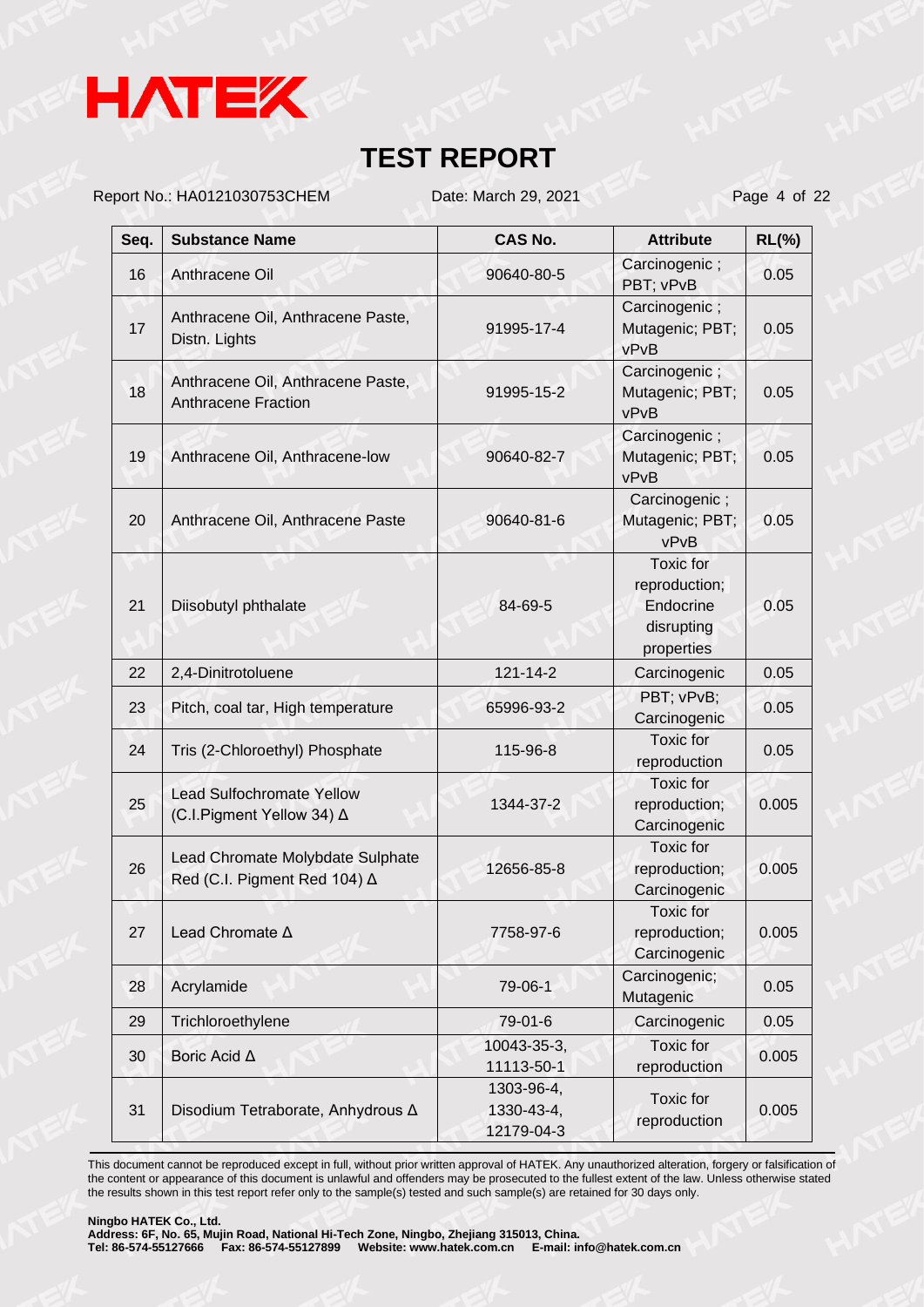

Report No.: HA0121030753CHEM Date: March 29, 2021 Page 5 of 22

| Seq. | <b>Substance Name</b>                                                                   | <b>CAS No.</b>            | <b>Attribute</b>                              | <b>RL(%)</b> |
|------|-----------------------------------------------------------------------------------------|---------------------------|-----------------------------------------------|--------------|
| 32   | Tetraboron Disodium Heptaoxide,<br>Hydrate $\Delta$                                     | 12267-73-1                | Toxic for<br>reproduction                     | 0.005        |
| 33   | Sodium Chromate ∆                                                                       | 7775-11-3                 | <b>CMR</b>                                    | 0.005        |
| 34   | Potassium Chromate ∆                                                                    | 7789-00-6                 | Carcinogenic;<br>Mutagenic                    | 0.005        |
| 35   | Ammonium Dichromate ∆                                                                   | 7789-09-5                 | <b>CMR</b>                                    | 0.005        |
| 36   | Potassium Dichromate ∆                                                                  | 7778-50-9                 | <b>CMR</b>                                    | 0.005        |
| 37   | Cobalt(II) Sulphate ∆                                                                   | 10124-43-3                | Carcinogenic<br>and toxic for<br>reproduction | 0.005        |
| 38   | Cobalt(II) Dinitrate ∆                                                                  | 10141-05-6                | Carcinogenic<br>and toxic for<br>reproduction | 0.005        |
| 39   | Cobalt(II) Diacetate ∆                                                                  | $71 - 48 - 7$             | Carcinogenic<br>and toxic for<br>reproduction | 0.005        |
| 40   | Cobalt(II) Carbonate ∆                                                                  | 513-79-1                  | Carcinogenic<br>and toxic for<br>reproduction | 0.005        |
| 41   | 2-Methoxyethanol                                                                        | 109-86-4                  | <b>Toxic</b> for<br>reproduction              | 0.05         |
| 42   | 2-Ethoxyethanol                                                                         | 110-80-5                  | <b>Toxic</b> for<br>reproduction              | 0.05         |
| 43   | Chromium Trioxide ∆                                                                     | 1333-82-0                 | Carcinogenic;<br>Mutagenic                    | 0.005        |
| 44   | Chromic Acid A<br>Dichromic Acid A<br>Oligomers of Chromic Acid and<br>Dichromic Acid A | 7738-94-5,<br>13530-68-2, | Carcinogenic                                  | 0.005        |
| 45   | 2-Ethoxyethyl acetate (2-EEA)                                                           | 111-15-9                  | <b>Toxic</b> for<br>reproduction              | 0.05         |
| 46   | Strontium Chromate A                                                                    | 7789-06-2                 | Carcinogenic                                  | 0.005        |
| 47   | 1,2-Benzenedicarboxylic acid,<br>di-C7-11-branched and linear alkyl<br>esters (DHNUP)   | 68515-42-4                | Toxic for<br>reproduction                     | 0.05         |
| 48   | Hydrazine                                                                               | 7803-57-8,<br>302-01-2    | Carcinogenic                                  | 0.05         |
| 49   | 1-Methyl-2-pyrrolidone (NMP)                                                            | 872-50-4                  | <b>Toxic</b> for<br>reproduction              | 0.05         |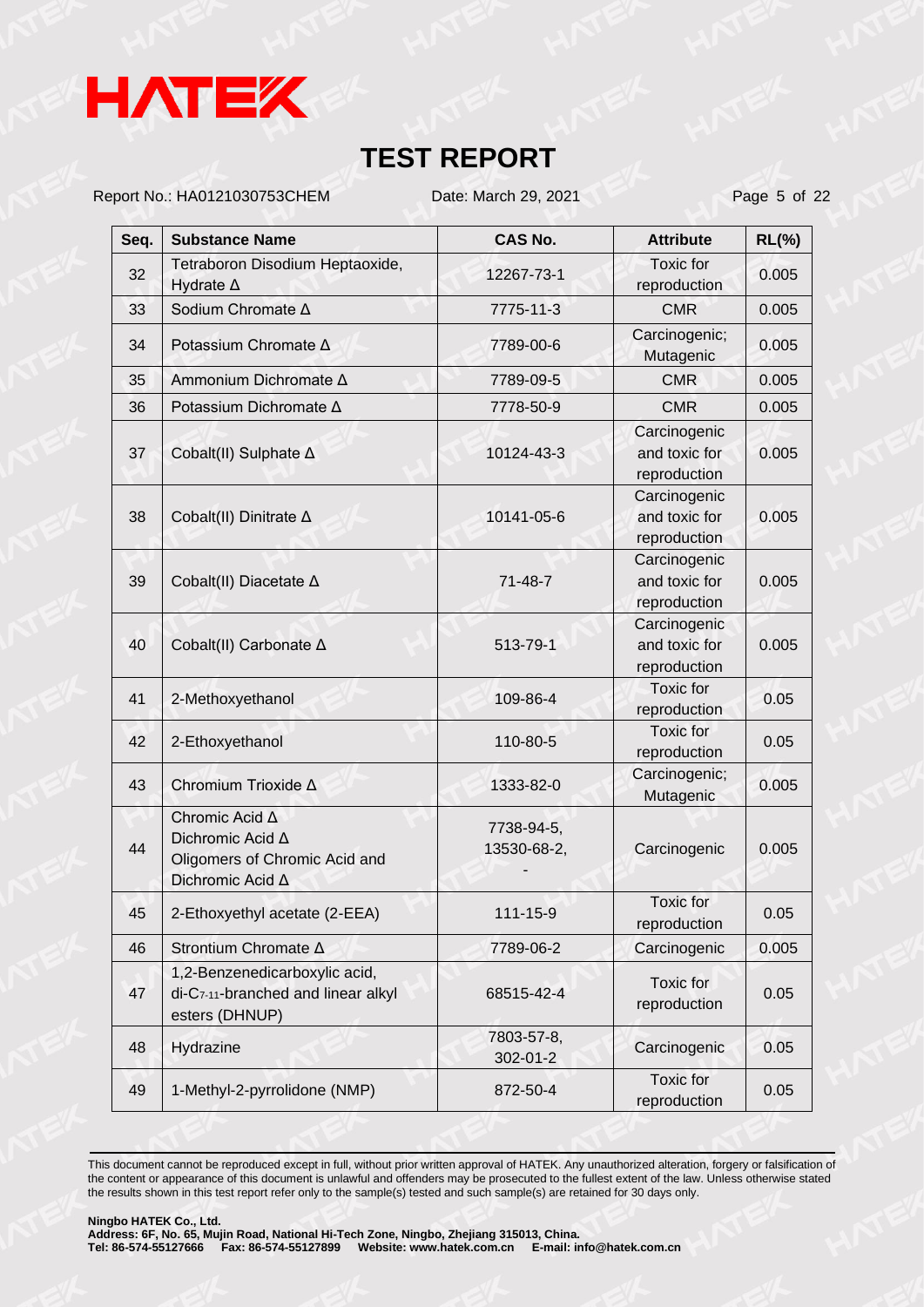

Report No.: HA0121030753CHEM Date: March 29, 2021 Page 6 of 22

| Seq. | <b>Substance Name</b>                                                             | <b>CAS No.</b>              | <b>Attribute</b>                              | $RL(\%)$ |
|------|-----------------------------------------------------------------------------------|-----------------------------|-----------------------------------------------|----------|
| 50   | 1,2,3-Trichloropropane                                                            | 96-18-4                     | Carcinogenic<br>and toxic for<br>reproduction | 0.05     |
| 51   | 1,2-Benzenedicarboxylic acid,<br>di-C6-8-branched alkyl esters, C7-rich<br>(DIHP) | 71888-89-6                  | Toxic for<br>reproduction                     | 0.05     |
| 52   | Aluminosilicate Refractory Ceramic<br>Fibres $\Delta$                             | 650-017-00-8<br>(Index no.) | Carcinogenic                                  | 0.005    |
| 53   | Calcium arsenate ∆                                                                | 7778-44-1                   | Carcinogenic                                  | 0.005    |
| 54   | Bis(2-methoxyethyl) ether                                                         | 111-96-6                    | Toxic for<br>reproduction                     | 0.05     |
| 55   | Potassium hydroxyoctaoxodizincate<br>dichromate A                                 | 11103-86-9                  | Carcinogenic                                  | 0.005    |
| 56   | Zirconia Aluminosilicate<br>Refractory Ceramic Fibres ∆                           | 650-017-00-8<br>(Index no.) | Carcinogenic                                  | 0.005    |
| 57   | N,N-dimethylacetamide (DMAC)                                                      | 127-19-5                    | Toxic for<br>reproduction                     | 0.05     |
| 58   | Arsenic acid A                                                                    | 7778-39-4                   | Carcinogenic                                  | 0.005    |
| 59   | Lead Dipicrate $\Delta$                                                           | 6477-64-1                   | <b>Toxic</b> for<br>reproduction              | 0.005    |
| 60   | 1,2-Dichloroethane                                                                | 107-06-2                    | Carcinogenic                                  | 0.05     |
| 61   | 2-Methoxyaniline; o-Anisidine                                                     | $90 - 04 - 0$               | Carcinogenic                                  | 0.05     |
| 62   | Trilead diarsenate A                                                              | 3687-31-8                   | Carcinogenic<br>and toxic for<br>reproduction | 0.05     |
| 63   | Pentazinc chromate octahydroxide A                                                | 49663-84-5                  | Carcinogenic                                  | 0.005    |
| 64   | 4-(1,1,3,3-tetramethylbutyl)phenol,<br>(4-tert-Octylphenol)                       | 140-66-9                    | Endocrine<br>disrupting<br>properties         | 0.05     |
| 65   | Formaldehyde, oligomeric reaction<br>products with aniline (technical MDA)        | 25214-70-4                  | Carcinogenic                                  | 0.05     |
| 66   | Bis(2-methoxyethyl) phthalate<br>(DMEP)                                           | 117-82-8                    | Toxic for<br>reproduction                     | 0.05     |
| 67   | Lead Azide; Lead Diazide A                                                        | 13424-46-9                  | Toxic for<br>reproduction                     | 0.005    |
| 68   | Lead Styphnate A                                                                  | 15245-44-0                  | <b>Toxic for</b><br>reproduction              | 0.005    |
| 69   | 2,2'-dichloro-4,4'-methylenedianiline<br>(MOCA)                                   | $101 - 14 - 4$              | Carcinogenic                                  | 0.05     |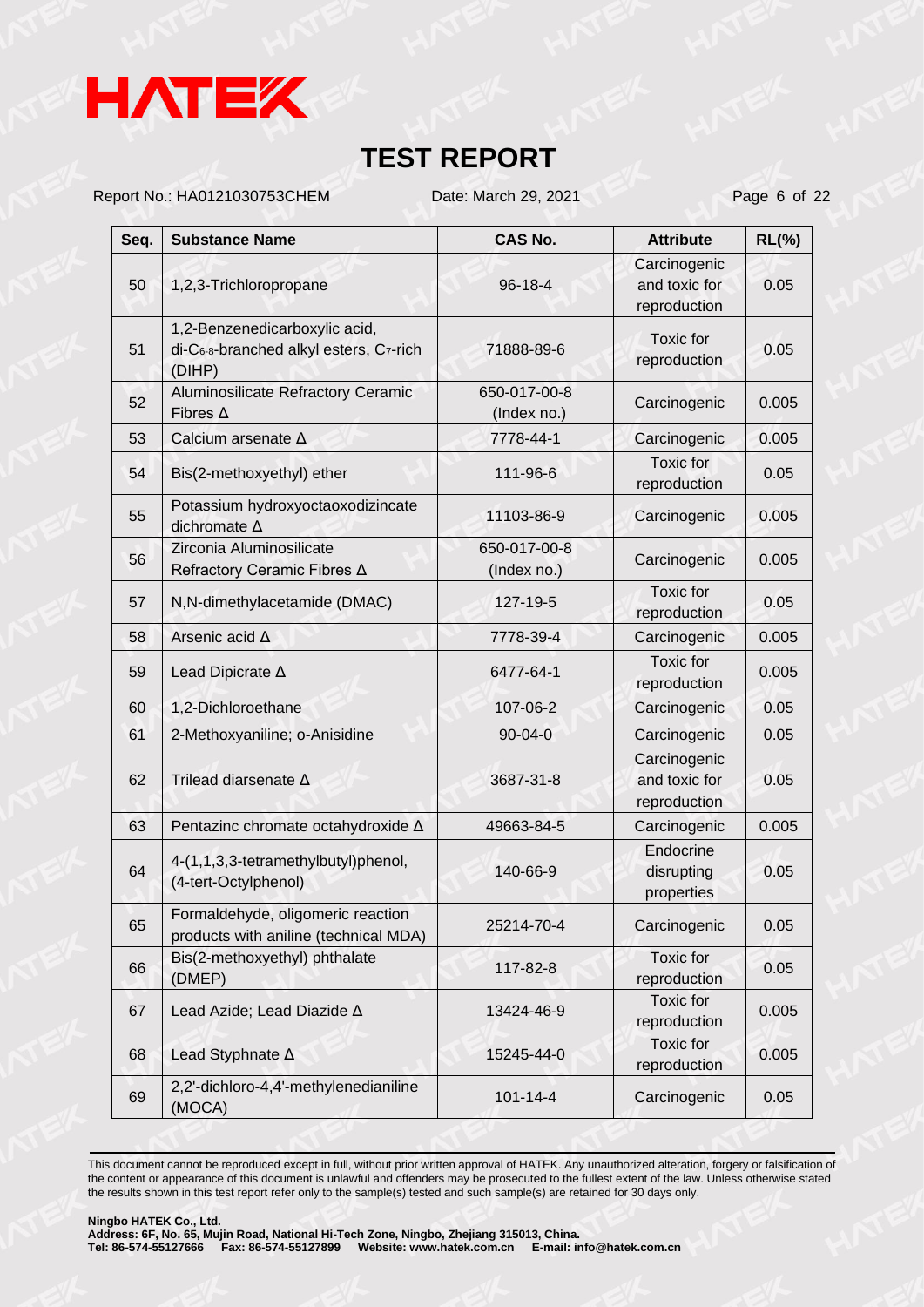

Report No.: HA0121030753CHEM Date: March 29, 2021 Page 7 of 22

| Seq. | <b>Substance Name</b>                                                                                                                                                                                                                                    | <b>CAS No.</b> | <b>Attribute</b>                 | $RL(\%)$ |
|------|----------------------------------------------------------------------------------------------------------------------------------------------------------------------------------------------------------------------------------------------------------|----------------|----------------------------------|----------|
| 70   | Phenolphthalein                                                                                                                                                                                                                                          | 77-09-8        | Carcinogenic                     | 0.005    |
| 71   | Dichromium tris(chromate) △                                                                                                                                                                                                                              | 24613-89-6     | Carcinogenic                     | 0.005    |
| 72   | 1,2-bis(2-methoxyethoxy)ethane<br>(TEGDME; triglyme)                                                                                                                                                                                                     | 112-49-2       | <b>Toxic</b> for<br>reproduction | 0.05     |
| 73   | 1,2-dimethoxyethane; ethylene<br>glycol dimethyl ether (EGDME)                                                                                                                                                                                           | 110-71-4       | <b>Toxic</b> for<br>reproduction | 0.05     |
| 74   | Diboron trioxide A                                                                                                                                                                                                                                       | 1303-86-2      | Toxic for<br>reproduction        | 0.005    |
| 75   | Formamide                                                                                                                                                                                                                                                | 75-12-7        | <b>Toxic</b> for<br>reproduction | 0.05     |
| 76   | Lead(II) bis(methanesulfonate) $\Delta$                                                                                                                                                                                                                  | 17570-76-2     | <b>Toxic</b> for<br>reproduction | 0.005    |
| 77   | TGIC (1,3,5-tris(oxiranylmethyl)-<br>1,3,5-triazine-2,4,6(1H,3H,5H)-trione)                                                                                                                                                                              | 2451-62-9      | Mutagenic                        | 0.05     |
| 78   | 2,3-epoxypropyl]-1,3,5-triazine-<br>2,4,6-(1H,3H,5H)-trione)                                                                                                                                                                                             | 59653-74-6     | Mutagenic                        | 0.05     |
| 79   | 4,4'-bis(dimethylamino)benzophenon<br>e (Michler's ketone)                                                                                                                                                                                               | 90-94-8        | Carcinogenic                     | 0.05     |
| 80   | N, N, N', N'-tetramethyl-4, 4'-<br>methylenedianiline (Michler's base)                                                                                                                                                                                   | $101 - 61 - 1$ | Carcinogenic                     | 0.05     |
| 81   | [4-[4,4'-bis(dimethylamino)<br>benzhydrylidene]cyclohexa-2,5-dien-<br>$1 -$<br>ylidene]dimethylammonium chloride<br>(C.I. Basic Violet 3) [with $\geq 0.1\%$ of<br>Michler's ketone<br>(EC No. 202-027-5) or Michler's<br>base (EC No. 202-959-2)]       | 548-62-9       | Carcinogenic                     | 0.05     |
| 82   | [4-[[4-anilino-1-naphthyl][4-(dimethyla<br>mino)phenyl]methylene]cyclohexa-2,<br>5-dien-1-ylidene]<br>dimethylammonium chloride(C.I.<br>Basic Blue 26) [with ≥0.1% of<br>Michler's ketone (EC No. 202-027-5)<br>or Michler's base (EC No.<br>202-959-2)] | 2580-56-5      | Carcinogenic                     | 0.05     |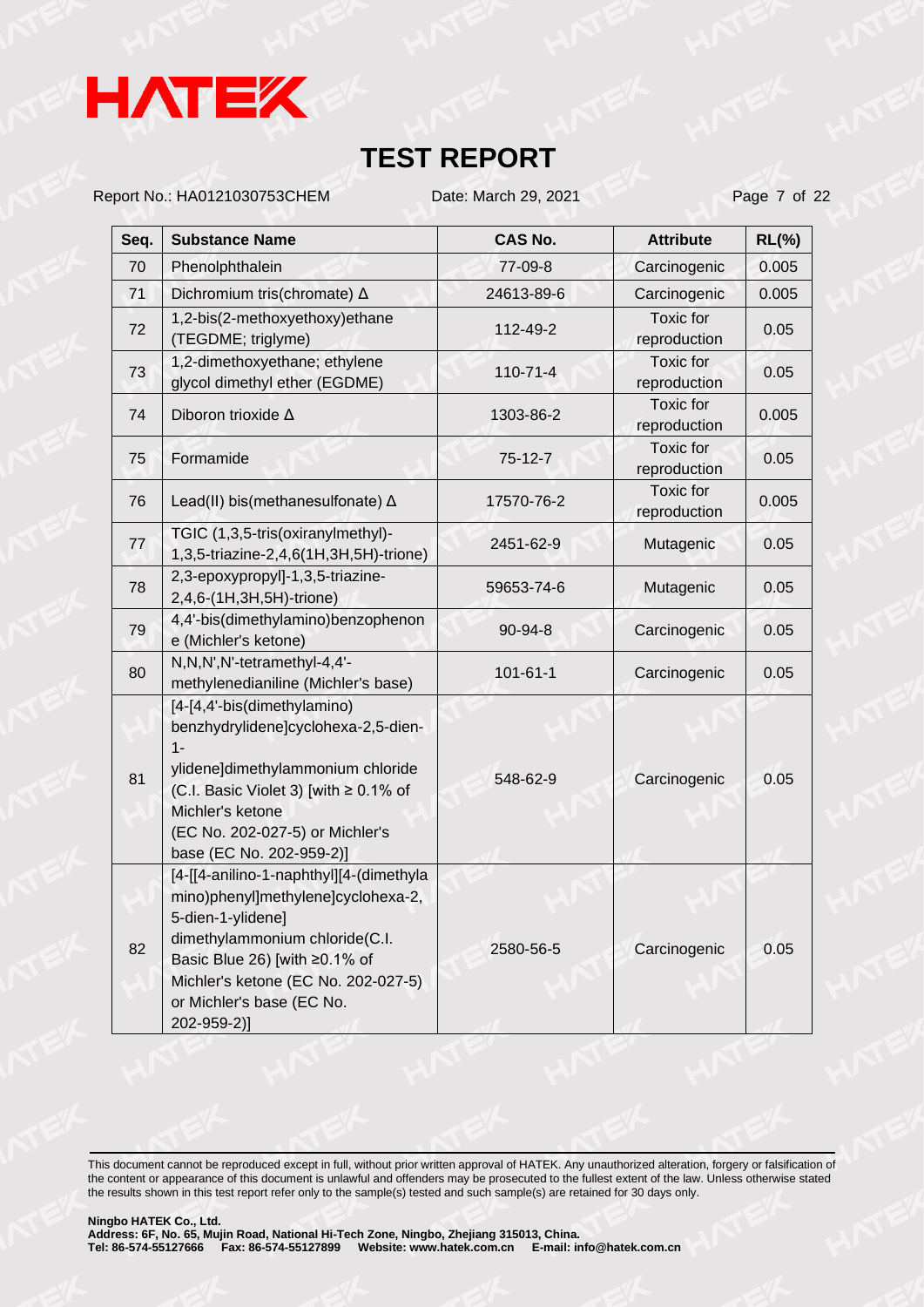

Report No.: HA0121030753CHEM Date: March 29, 2021 Page 8 of 22

| Seq. | <b>Substance Name</b>                                                                                                                                                                                                                                                                                  | <b>CAS No.</b> | <b>Attribute</b>                                                                              | $RL(\%)$ |
|------|--------------------------------------------------------------------------------------------------------------------------------------------------------------------------------------------------------------------------------------------------------------------------------------------------------|----------------|-----------------------------------------------------------------------------------------------|----------|
| 83   | $\alpha$ , $\alpha$ -Bis[4-(dimethylamino)phenyl]-4<br>(phenylamino)naphthalene-1-methan<br>ol (C.I. Solvent Blue 4)[with $\geq$ 0.1% of<br>Michler's ketone<br>(EC No. 202-027-5) or Michler's base<br>(EC No. 202-959-2)]                                                                            | 6786-83-0      | Carcinogenic                                                                                  | 0.05     |
| 84   | 4,4'-bis(dimethylamino)-4"-(methylam<br>ino)trityl alcohol [with≥ 0.1% of<br>Michler's ketone (EC No. 202-027-5)<br>or Michler's base (EC No.<br>202-959-2)]                                                                                                                                           | $561 - 41 - 1$ | Carcinogenic                                                                                  | 0.05     |
| 85   | Bis(pentabromophenyl)<br>ether(decabromodiphenyl ether;<br>DecaBDE)                                                                                                                                                                                                                                    | 1163-19-5      | PBT; vPvB                                                                                     | 0.05     |
| 86   | Pentacosafluorotridecanoic acid                                                                                                                                                                                                                                                                        | 72629-94-8     | vPvB                                                                                          | 0.05     |
| 87   | Tricosafluorododecanoic acid                                                                                                                                                                                                                                                                           | $307 - 55 - 1$ | vPvB                                                                                          | 0.05     |
| 88   | Henicosafluoroundecanoic acid                                                                                                                                                                                                                                                                          | 2058-94-8      | vPvB                                                                                          | 0.05     |
| 89   | Heptacosafluorotetradecanoic acid                                                                                                                                                                                                                                                                      | 376-06-7       | vPvB                                                                                          | 0.05     |
| 90   | 4-(1,1,3,3-tetramethylbutyl)phenol,<br>ethoxylated<br>[covering well-defined<br>substances<br>and UVCB substances, polymers and<br>homologues]                                                                                                                                                         |                | Equivalent level<br>of concern<br>having probable<br>serious effects<br>to the<br>environment | 0.05     |
| 91   | 4-Nonylphenol, branched and Linear<br>[substances with a linear and/or<br>branched alkyl chain with a<br>carbon number of 9 covalently bound<br>in position 4 to phenol, covering also<br>UVCB- and welldefined substances<br>which include any of the individual<br>isomers or a combination thereof] |                | Equivalent level<br>of concern<br>having probable<br>serious effects<br>to the<br>environment | 0.05     |
| 92   | Diazene-1,2-dicarboxamide<br>(C,C'-azodi(formamide))                                                                                                                                                                                                                                                   | 123-77-3       | Equivalent level<br>of concern<br>having probable<br>serious effects<br>to human health       | 0.05     |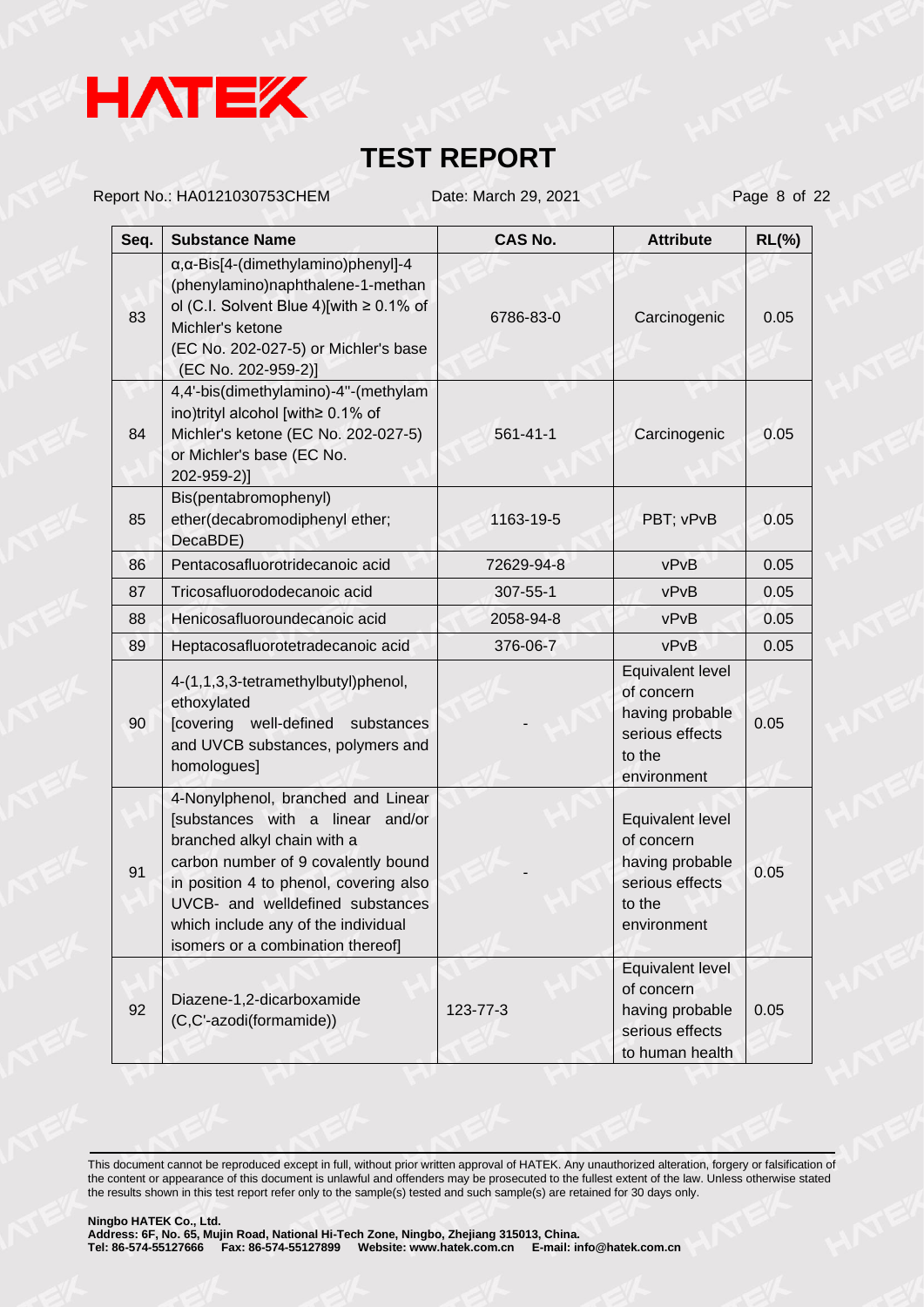

Report No.: HA0121030753CHEM Date: March 29, 2021 Page 9 of 22

| Seq. | <b>Substance Name</b>                                                                                                                                                                                                                                                                                                                                                                | <b>CAS No.</b>                                       | <b>Attribute</b>                                                                        | $RL(\%)$ |
|------|--------------------------------------------------------------------------------------------------------------------------------------------------------------------------------------------------------------------------------------------------------------------------------------------------------------------------------------------------------------------------------------|------------------------------------------------------|-----------------------------------------------------------------------------------------|----------|
| 93   | Cyclohexane-1,2-dicarboxylic<br>anhydride [1]<br>cis-cyclohexane-1,2-dicarboxylic<br>anhydride [2]<br>trans-cyclohexane-1,2-dicarboxylic<br>anhydride [3]<br>[The individual cis- [2] and trans-[3]<br>isomer substances and all possible<br>combinations<br>of<br>the<br>cisand<br>trans-isomers [1] are covered by this<br>entry].                                                 | $85 - 42 - 7$ ,<br>13149-00-3,<br>14166-21-3         | Equivalent level<br>of concern<br>having probable<br>serious effects<br>to human health | 0.05     |
| 94   | Hexahydromethylphthalic anhydride<br>[1],<br>Hexahydro-4-methylphthalic<br>anhydride [2],<br>Hexahydro-1-methylphthalic<br>anhydride [3],<br>Hexahydro-3-methylphthalic<br>anhydride [4]<br>[The individual isomers [2], [3] and [4]<br>(including their cis- and trans- stereo<br>isomeric forms)<br>and all possible combinations of the<br>isomers [1] are covered by this entry] | 25550-51-0<br>19438-60-9<br>48122-14-1<br>57110-29-9 | Equivalent level<br>of concern<br>having probable<br>serious effects<br>to human health | 0.05     |
| 95   | Methoxyacetic acid                                                                                                                                                                                                                                                                                                                                                                   | 625-45-6                                             | Toxic for<br>reproduction                                                               | 0.05     |
| 96   | 1,2-Benzenedicarboxylic acid,<br>dipentylester, branched and linear                                                                                                                                                                                                                                                                                                                  | 84777-06-0                                           | <b>Toxic for</b><br>reproduction                                                        | 0.005    |
| 97   | Diisopentylphthalate (DIPP)                                                                                                                                                                                                                                                                                                                                                          | 605-50-5                                             | Toxic for<br>reproduction                                                               | 0.05     |
| 98   | N-pentyl-isopentylphthalate                                                                                                                                                                                                                                                                                                                                                          | 776297-69-9                                          | Toxic for<br>reproduction                                                               | 0.05     |
| 99   | 1,2-diethoxyethane                                                                                                                                                                                                                                                                                                                                                                   | 629-14-1                                             | Toxic for<br>reproduction                                                               | 0.05     |
| 100  | N,N-dimethylformamide                                                                                                                                                                                                                                                                                                                                                                | 68-12-2                                              | Toxic for<br>reproduction                                                               | 0.05     |
| 101  | Dibutyltin dichloride (DBTC) △                                                                                                                                                                                                                                                                                                                                                       | 683-18-1                                             | Toxic for<br>reproduction                                                               | 0.05     |
| 102  | Acetic acid, lead salt, basic $\Delta$                                                                                                                                                                                                                                                                                                                                               | 51404-69-4                                           | Toxic for<br>reproduction                                                               | 0.005    |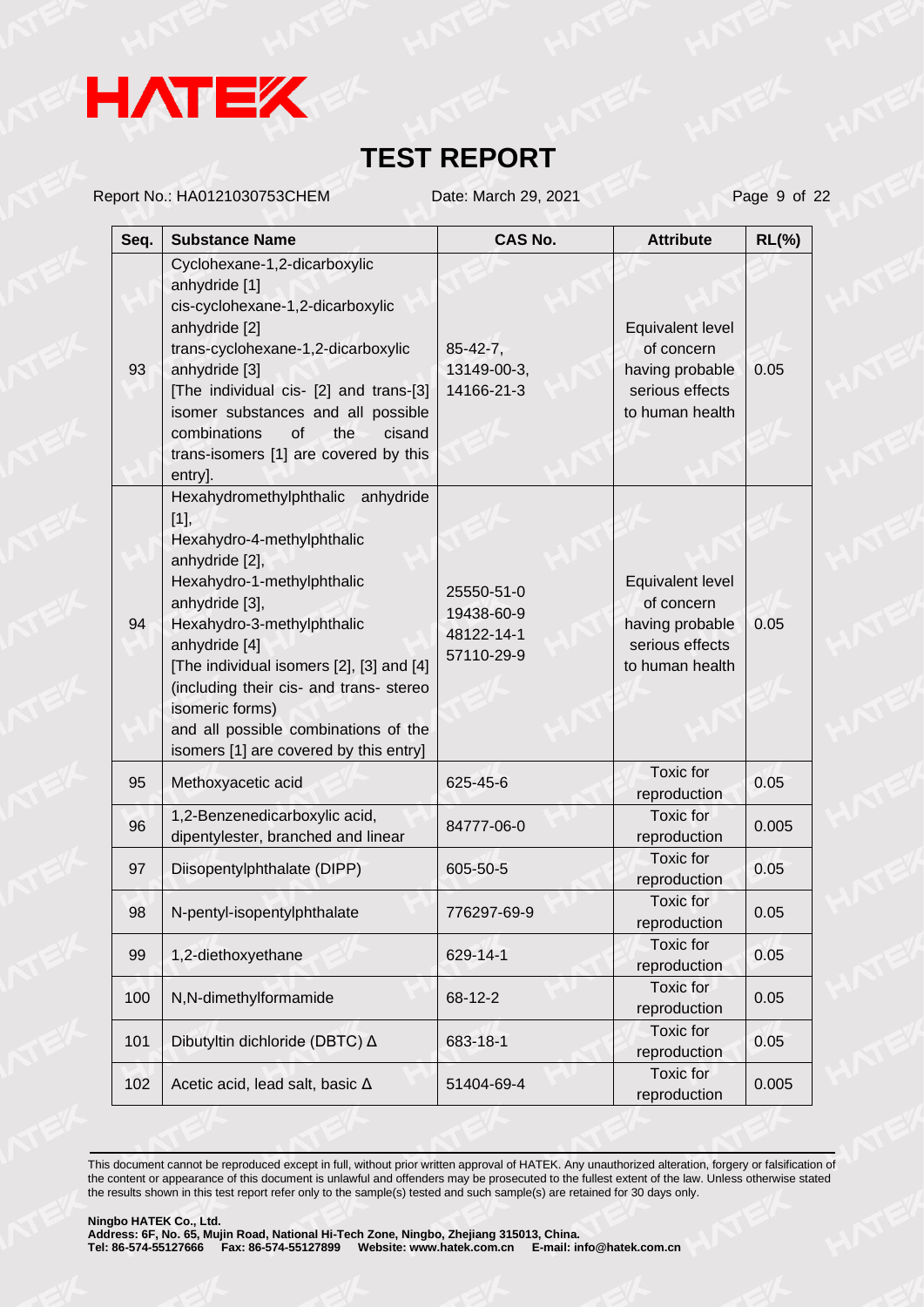

Report No.: HA0121030753CHEM Date: March 29, 2021 Page 10 of 22

| Seq. | <b>Substance Name</b>                                                                                                                                                                                                                                                                                                                                                  | <b>CAS No.</b> | <b>Attribute</b>                 | $RL(\%)$ |
|------|------------------------------------------------------------------------------------------------------------------------------------------------------------------------------------------------------------------------------------------------------------------------------------------------------------------------------------------------------------------------|----------------|----------------------------------|----------|
| 103  | Trilead bis(carbonate) dihydroxide A                                                                                                                                                                                                                                                                                                                                   | 1319-46-6      | <b>Toxic</b> for<br>reproduction | 0.005    |
| 104  | Lead oxide sulfate $\Delta$                                                                                                                                                                                                                                                                                                                                            | 12036-76-9     | <b>Toxic</b> for<br>reproduction | 0.005    |
| 105  | [Phthalato(2-)]dioxotrilead ∆                                                                                                                                                                                                                                                                                                                                          | 69011-06-9     | Toxic for<br>reproduction        | 0.05     |
| 106  | Dioxobis(stearato)trilead Δ                                                                                                                                                                                                                                                                                                                                            | 12578-12-0     | <b>Toxic</b> for<br>reproduction | 0.005    |
| 107  | Fatty acids, C16-18, lead salts $\Delta$                                                                                                                                                                                                                                                                                                                               | 91031-62-8     | <b>Toxic</b> for<br>reproduction | 0.005    |
| 108  | Lead bis(tetrafluoroborate) $\Delta$                                                                                                                                                                                                                                                                                                                                   | 13814-96-5     | <b>Toxic</b> for<br>reproduction | 0.05     |
| 109  | Lead cynamidate $\Delta$                                                                                                                                                                                                                                                                                                                                               | 20837-86-9     | <b>Toxic</b> for<br>reproduction | 0.05     |
| 110  | Lead dinitrate $\Delta$                                                                                                                                                                                                                                                                                                                                                | 10099-74-8     | <b>Toxic</b> for<br>reproduction | 0.005    |
| 111  | Lead monoxide (Lead oxide) $\Delta$                                                                                                                                                                                                                                                                                                                                    | 1317-36-8      | Toxic for<br>reproduction        | 0.005    |
| 112  | Orange lead (Lead tetroxide) ∆                                                                                                                                                                                                                                                                                                                                         | 1314-41-6      | <b>Toxic</b> for<br>reproduction | 0.005    |
| 113  | Lead titanium trioxide $\Delta$                                                                                                                                                                                                                                                                                                                                        | 12060-00-3     | Toxic for<br>reproduction        | 0.005    |
| 114  | Lead titanium zirconium oxide $\Delta$                                                                                                                                                                                                                                                                                                                                 | 12626-81-2     | <b>Toxic</b> for<br>reproduction | 0.005    |
| 115  | Pentalead tetraoxide sulphate A                                                                                                                                                                                                                                                                                                                                        | 12065-90-6     | Toxic for<br>reproduction        | 0.05     |
| 116  | Pyrochlore, antimony lead yellow $\Delta$                                                                                                                                                                                                                                                                                                                              | 8012-00-8      | <b>Toxic</b> for<br>reproduction | 0.005    |
| 117  | Silicic acid (H2Si2O5), barium<br>salt (1:1), lead-doped $\Delta$<br>[with lead (Pb) content above the<br>applicable generic concentration limit<br>for 'toxicity for reproduction' Repr. 1A<br>(CLP) or category 1 (DSD); the<br>substance is a member of the group<br>entry of lead compounds, with index<br>number 082-001-00-6 in<br>Regulation (EC) No 1272/2008] | 68784-75-8     | Toxic for<br>reproduction        | 0.005    |
| 118  | Silicic acid, lead salt $\Delta$                                                                                                                                                                                                                                                                                                                                       | 11120-22-2     | <b>Toxic</b> for<br>reproduction | 0.005    |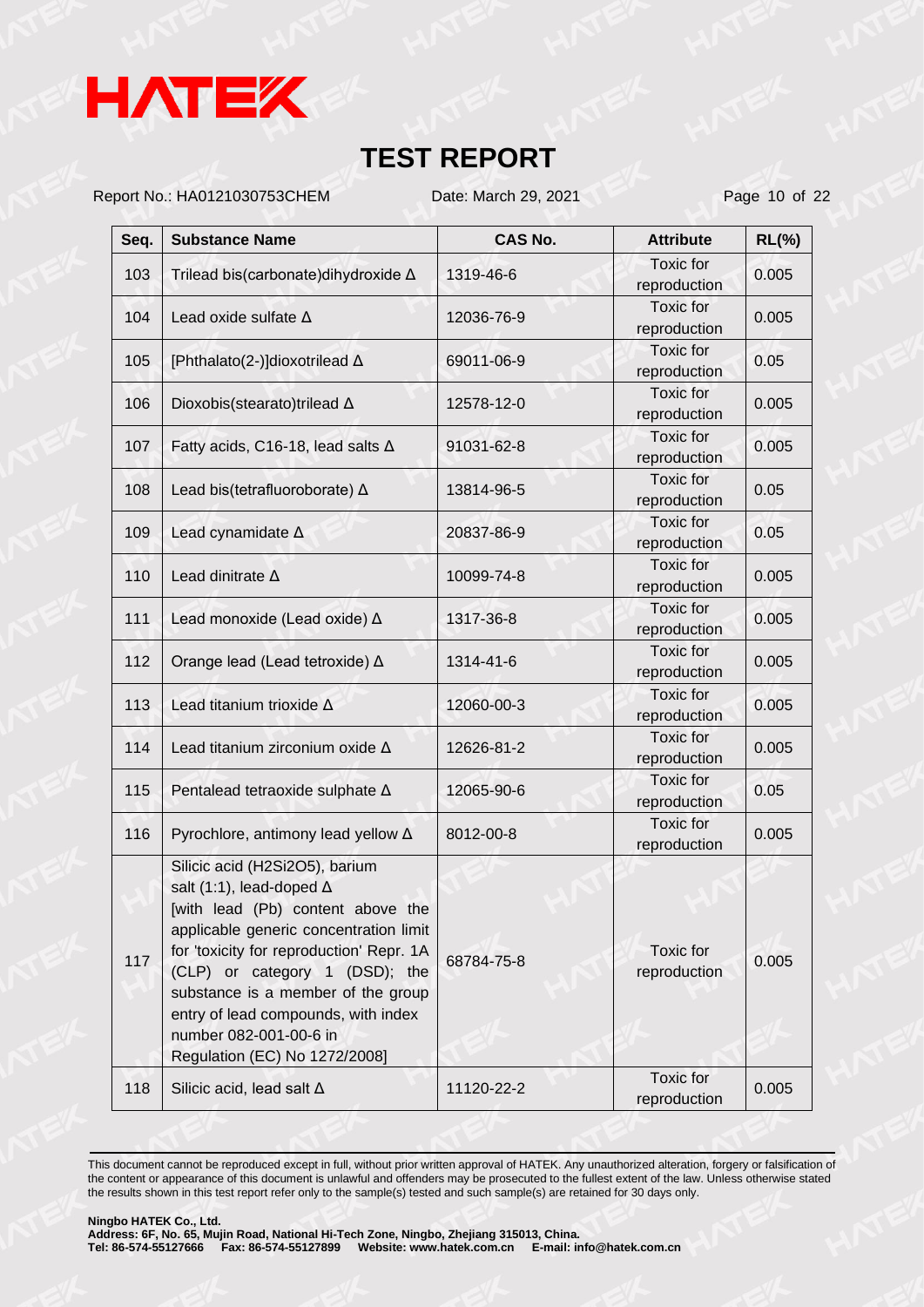

Report No.: HA0121030753CHEM Date: March 29, 2021 Page 11 of 22

| Seq. | <b>Substance Name</b>                                  | <b>CAS No.</b> | <b>Attribute</b>                                                                                         | $RL(\%)$ |
|------|--------------------------------------------------------|----------------|----------------------------------------------------------------------------------------------------------|----------|
| 119  | Sulfurous acid, lead salt, dibasic ∆                   | 62229-08-7     | <b>Toxic</b> for<br>reproduction                                                                         | 0.05     |
| 120  | Tetraethyllead A                                       | 78-00-2        | <b>Toxic</b> for<br>reproduction                                                                         | 0.005    |
| 121  | Tetralead trioxide sulphate $\Delta$                   | 12202-17-4     | Toxic for<br>reproduction                                                                                | 0.05     |
| 122  | Trilead dioxide phosphonate A                          | 12141-20-7     | <b>Toxic</b> for<br>reproduction                                                                         | 0.005    |
| 123  | Furan                                                  | 110-00-9       | Carcinogenic                                                                                             | 0.05     |
| 124  | Methyloxirane (Propylene oxide)                        | 75-56-9        | Carcinogenic,<br>Mutagenic                                                                               | 0.05     |
| 125  | Diethyl sulphate                                       | 64-67-5        | Carcinogenic,<br>Mutagenic                                                                               | 0.05     |
| 126  | Dimethyl sulphate                                      | $77 - 78 - 1$  | Carcinogenic                                                                                             | 0.05     |
| 127  | 3-ethyl-2-methyl-2-(3-methylbutyl)-1,<br>3-oxazolidine | 143860-04-2    | <b>Toxic</b> for<br>reproduction                                                                         | 0.005    |
| 128  | <b>Dinoseb</b><br>(6-sec-butyl-2,4-dinitrophenol)      | 88-85-7        | <b>Toxic</b> for<br>reproduction                                                                         | 0.05     |
| 129  | 4,4'-methylenedi-o-toluidine                           | 838-88-0       | Carcinogenic                                                                                             | 0.05     |
| 130  | 4,4'-oxydianiline and its salts                        | 101-80-4       | Carcinogenic,<br>Mutagenic                                                                               | 0.05     |
| 131  | 4-aminoazobenzene                                      | 60-09-3        | Carcinogenic                                                                                             | 0.05     |
| 132  | 4-methyl-m-phenylenediamine<br>(toluene-2,4-diamine)   | 95-80-7        | Carcinogenic                                                                                             | 0.05     |
| 133  | 6-methoxy-m-toluidine (pcresidine)                     | $120 - 71 - 8$ | Carcinogenic                                                                                             | 0.05     |
| 134  | Biphenyl-4-ylamine                                     | $92 - 67 - 1$  | Carcinogenic                                                                                             | 0.05     |
| 135  | O-aminoazotoluene<br>[(4-otolylazo-O-toluidine])       | 97-56-3        | Carcinogenic                                                                                             | 0.05     |
| 136  | O-toluidine                                            | 95-53-4        | Carcinogenic                                                                                             | 0.05     |
| 137  | N-methylacetamide                                      | 79-16-3        | Toxic for<br>reproduction                                                                                | 0.05     |
| 138  | 1-bromopropane (n-propyl bromide)                      | 106-94-5       | Toxic for<br>reproduction                                                                                | 0.05     |
| 139  | Cadmium A                                              | 7440-43-9      | Carcinogenic;<br>Equivalent level<br>of concern<br>having probable<br>serious effects<br>to human health | 0.005    |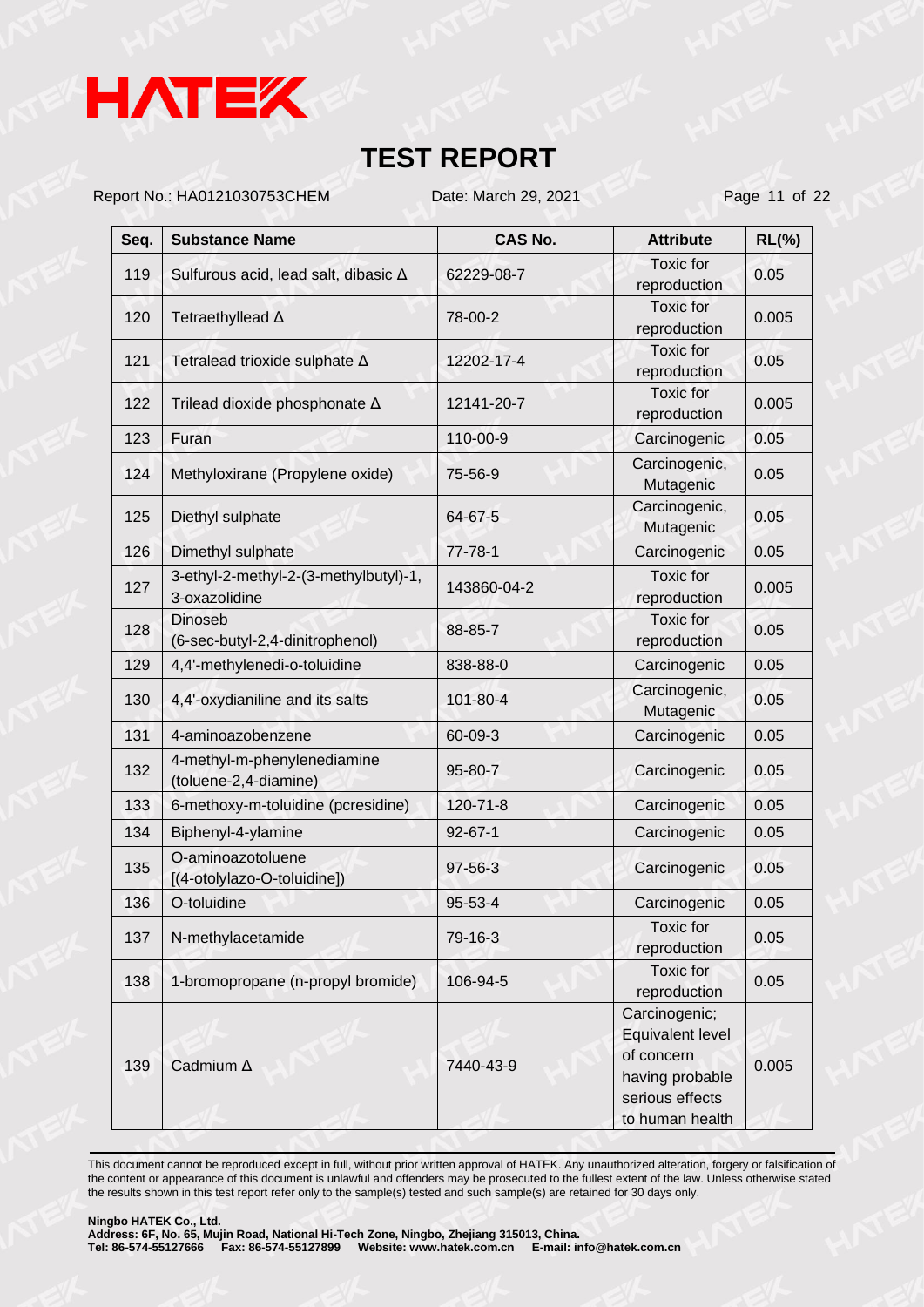

Report No.: HA0121030753CHEM Date: March 29, 2021 Page 12 of 22

| Seq. | <b>Substance Name</b>                                                                                                                                                                                                                                                                                                                                            | <b>CAS No.</b> | <b>Attribute</b>                                                                                                                                                                         | $RL(\%)$ |
|------|------------------------------------------------------------------------------------------------------------------------------------------------------------------------------------------------------------------------------------------------------------------------------------------------------------------------------------------------------------------|----------------|------------------------------------------------------------------------------------------------------------------------------------------------------------------------------------------|----------|
| 140  | Cadmium oxide A                                                                                                                                                                                                                                                                                                                                                  | 1306-19-0      | Carcinogenic;<br>Equivalent level<br>of concern<br>having probable<br>serious effects<br>to human<br>health(effects on<br>kidnev and<br>hone)                                            | 0.005    |
| 141  | Ammonium<br>pentadecafluorooctanoate (APFO)                                                                                                                                                                                                                                                                                                                      | 3825-26-1      | Toxic for<br>reproduction;<br><b>PBT</b>                                                                                                                                                 | 0.05     |
| 142  | Pentadecafluorooctanoic<br>acid<br>(PFOA)                                                                                                                                                                                                                                                                                                                        | 335-67-1       | <b>Toxic</b> for<br>reproduction;<br><b>PBT</b>                                                                                                                                          | 0.05     |
| 143  | Dipentyl phthalate (DPP)                                                                                                                                                                                                                                                                                                                                         | 131-18-0       | <b>Toxic</b> for<br>reproduction                                                                                                                                                         | 0.05     |
| 144  | 4-Nonylphenol, branched and<br>linear, ethoxylated [substances<br>with a linear and/or branched<br>alkyl chain with a carbon<br>number of 9 covalently bound in<br>position 4 to phenol, ethoxylated<br>covering UVCB- and welldefined<br>substances, polymers<br>and homologues, which include<br>any of the individual isomers<br>and/or combinations thereof] |                | Equivalent level<br>of concern<br>having probable<br>serious effects<br>to the<br>environment(du<br>e to the<br>endocrine<br>disruptingproper<br>ties of the<br>degradation<br>products) | 0.05     |
| 145  | Cadmium sulphide $\Delta$                                                                                                                                                                                                                                                                                                                                        | 1306-23-6      | Equivalent level<br>of concern<br>having probable<br>serious effects<br>to human health                                                                                                  | 0.005    |
| 146  | Disodium 3,3'-[[1,1'-biphenyl]-<br>4,4'-diylbis(azo)]bis(4-aminonaphthal<br>$ene-1-$<br>sulphonate) (C.I. Direct Red 28)                                                                                                                                                                                                                                         | 573-58-0       | Carcinogenic                                                                                                                                                                             | 0.05     |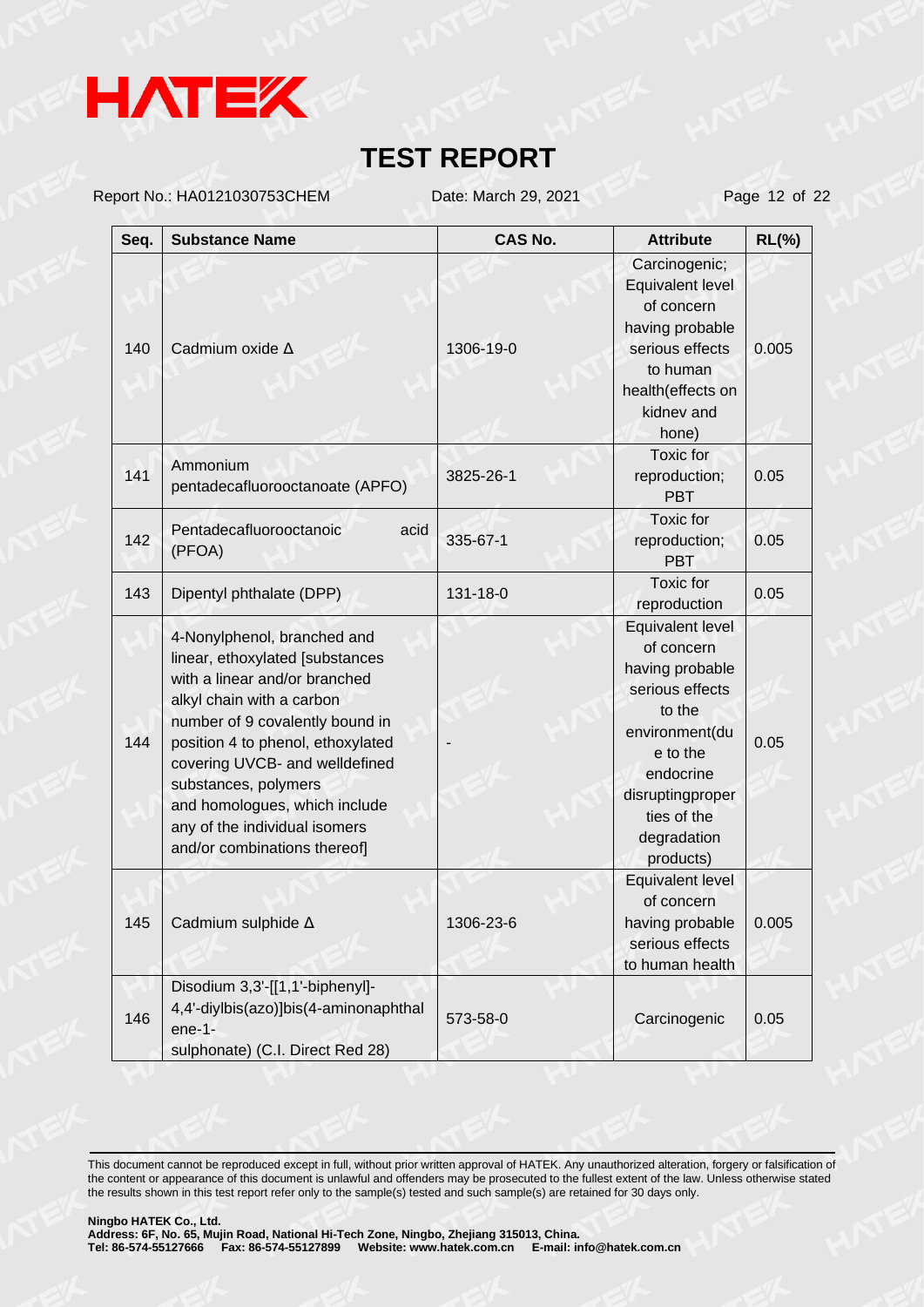

Report No.: HA0121030753CHEM Date: March 29, 2021 Page 13 of 22

| Seq. | <b>Substance Name</b>                                                                                                                                                 | <b>CAS No.</b>            | <b>Attribute</b>                                                                                | $RL(\%)$ |
|------|-----------------------------------------------------------------------------------------------------------------------------------------------------------------------|---------------------------|-------------------------------------------------------------------------------------------------|----------|
| 147  | Disodium 4-amino-3-[[4'-[(2,4-<br>diaminophenyl)azo][1,1'-<br>biphenyl]-4-yl]azo] -5-hydroxy-6-<br>(phenylazo)naphthalene-2,7-<br>disulphonate (C.I. Direct Black 38) | 1937-37-7                 | Carcinogenic                                                                                    | 0.05     |
| 148  | Dihexyl phthalate (DnHP)                                                                                                                                              | 84-75-3                   | Toxic for<br>reproduction                                                                       | 0.05     |
| 149  | Imidazolidine-2-thione<br>(2-imidazoline-2-thiol)                                                                                                                     | 96-45-7                   | Toxic for<br>reproduction                                                                       | 0.05     |
| 150  | Lead di(acetate) $\Delta$                                                                                                                                             | $301 - 04 - 2$            | Toxic for<br>reproduction                                                                       | 0.05     |
| 151  | Trixylyl phosphate                                                                                                                                                    | 25155-23-1                | Toxic for<br>reproduction                                                                       | 0.05     |
| 152  | Cadmium chloride A                                                                                                                                                    | 10108-64-2                | <b>CMR</b>                                                                                      | 0.005    |
| 153  | 1,2-Benzenedicarboxylic acid, dihexyl<br>branched<br>ester,<br>and<br>linear<br>(Diisohexyl phthalate(DIHP)                                                           | 68515-50-4                | Toxic for<br>reproduction                                                                       | 0.05     |
| 154  | Sodium peroxometaborate A                                                                                                                                             | 7632-04-4                 | Toxic for<br>reproduction                                                                       | 0.005    |
| 155  | Sodium perborate;<br>perboric acid, sodium salt $\Delta$                                                                                                              |                           | Toxic for<br>reproduction                                                                       | 0.005    |
| 156  | Cadmium fluoride A                                                                                                                                                    | 7790-79-6                 | CMR;<br>Equivalent level<br>of concern<br>having probable<br>serious effects<br>to human health | 0.005    |
| 157  | Cadmium sulphate A                                                                                                                                                    | 10124-36-4,31119-53-<br>6 | CMR;<br>Equivalent level<br>of concern<br>having probable<br>serious effects<br>to human health | 0.005    |
| 158  | 2-benzotriazol-2-yl-4,6-di-tertbutylphe<br>nol (UV-320)                                                                                                               | 3846-71-7                 | PBT; vPvB                                                                                       | 0.05     |
| 159  | 2-(2H-benzotriazol-2-yl)-4,6-<br>ditertpentylphenol (UV-328)                                                                                                          | 25973-55-1                | PBT; vPvB                                                                                       | 0.05     |
| 160  | 2-ethylhexyl 10-ethyl-4,4-dioctyl-<br>7-oxo-8-oxa-3,5-dithia-4-stannatetrad<br>ecanoate (DOTE)                                                                        | 15571-58-1                | Toxic for<br>reproduction                                                                       | 0.05     |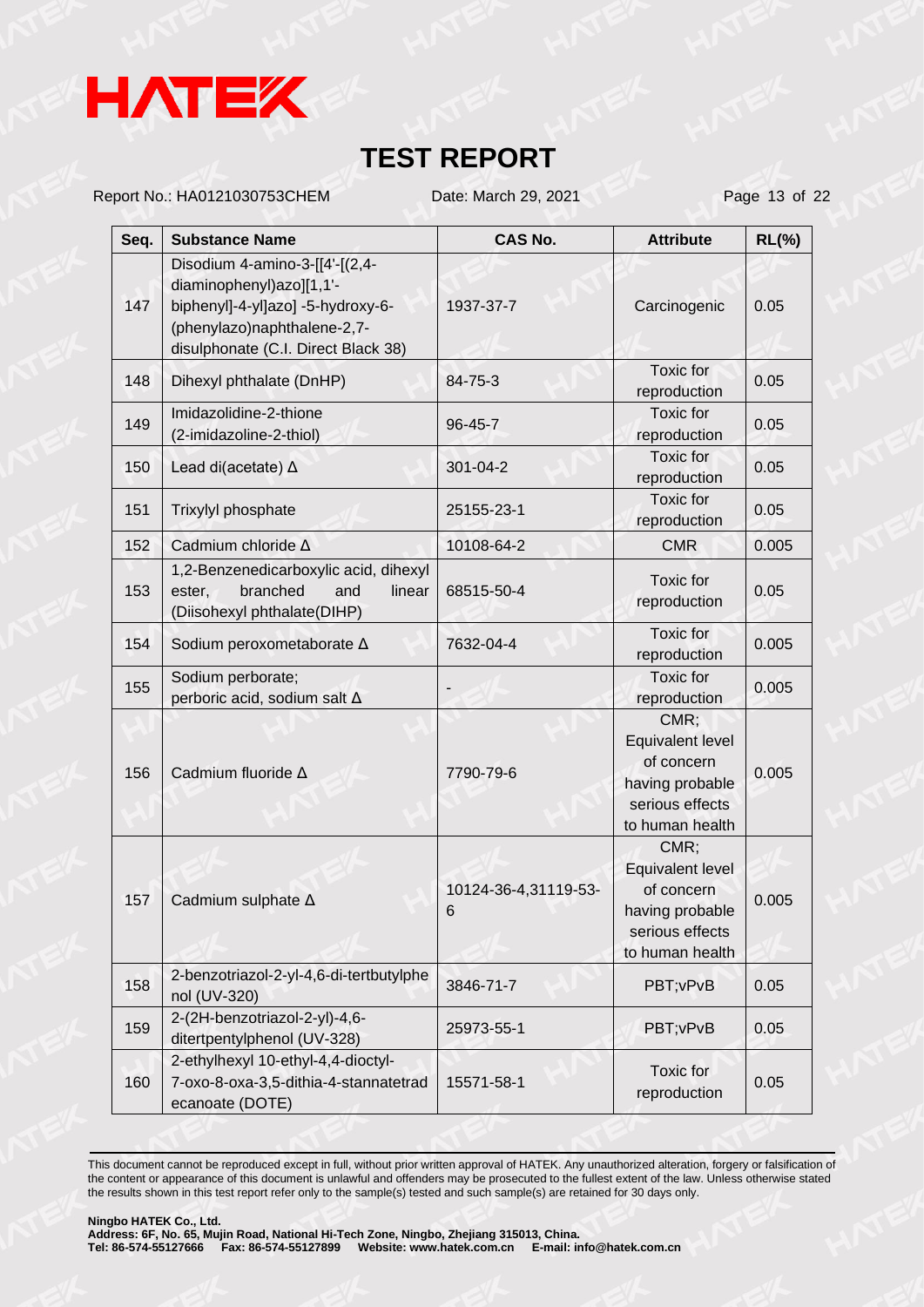

Report No.: HA0121030753CHEM Date: March 29, 2021 Page 14 of 22

| Seq. | <b>Substance Name</b>                                                                                                                                                                                                                                                                      | CAS No.                               | <b>Attribute</b>                                | $RL(\%)$ |
|------|--------------------------------------------------------------------------------------------------------------------------------------------------------------------------------------------------------------------------------------------------------------------------------------------|---------------------------------------|-------------------------------------------------|----------|
| 161  | Reaction mass of 2-ethylhexyl<br>10-ethyl-4,4-dioctyl-7-oxo-8-oxa-<br>3,5-dithia-4-<br>stannatetradecanoate and 2-<br>ethylhexyl 10-ethyl-4-[[2-[(2-<br>ethylhexyl)oxy]-2-oxoethyl]thio]-<br>4-octyl-7-oxo-8-oxa-3,5-dithia-4-<br>stannatetradecanoate (reaction<br>mass of DOTE and MOTE) |                                       | Toxic for<br>reproduction                       | 0.05     |
| 162  | 1,2-benzenedicarboxylic acid,<br>di-C6-10-alkyl esters; 1,2-<br>benzenedicarboxylic acid, mixed<br>decyl and hexyl and octyl<br>diesters with $\geq 0.3\%$ of dihexyl<br>phthalate (EC No. 201-559-5)                                                                                      | 68515-51-5,68648-93-<br>1             | Toxic for<br>reproduction                       | 0.05     |
| 163  | 5-sec-butyl-2-(2,4-<br>dimethylcyclohex-3-en-1-yl)-5-<br>methyl-1,3-dioxane [1], 5-secbutyl-<br>2-(4,6-dimethylcyclohex-3-<br>en-1-yl)-5-methyl-1,3-dioxane [2]<br>[covering any of the individual<br>isomers of [1] and [2] or any<br>combination thereof]                                |                                       | vPvB                                            | 0.05     |
| 164  | 1,3-propanesultone                                                                                                                                                                                                                                                                         | 1120-71-4                             | Carcinogenic                                    | 0.05     |
| 165  | 2,4-di-tert-butyl-6-(5-<br>chlorobenzotriazol-2-yl)phenol<br>$(UV-327)$                                                                                                                                                                                                                    | 3864-99-1                             | vPvB                                            | 0.05     |
| 166  | 2-(2H-benzotriazol-2-yl)-4-(tertbutyl)-<br>6-(sec-butyl)phenol (UV-<br>350)                                                                                                                                                                                                                | 36437-37-3                            | vPvB                                            | 0.05     |
| 167  | Nitrobenzene                                                                                                                                                                                                                                                                               | 98-95-3                               | <b>Toxic</b> for<br>reproduction                | 0.05     |
| 168  | Perfluorononan-1-oic-acid and<br>its sodium and ammonium salt                                                                                                                                                                                                                              | 375-95-1,<br>21049-39-8,<br>4149-60-4 | <b>Toxic for</b><br>reproduction;<br><b>PBT</b> | 0.05     |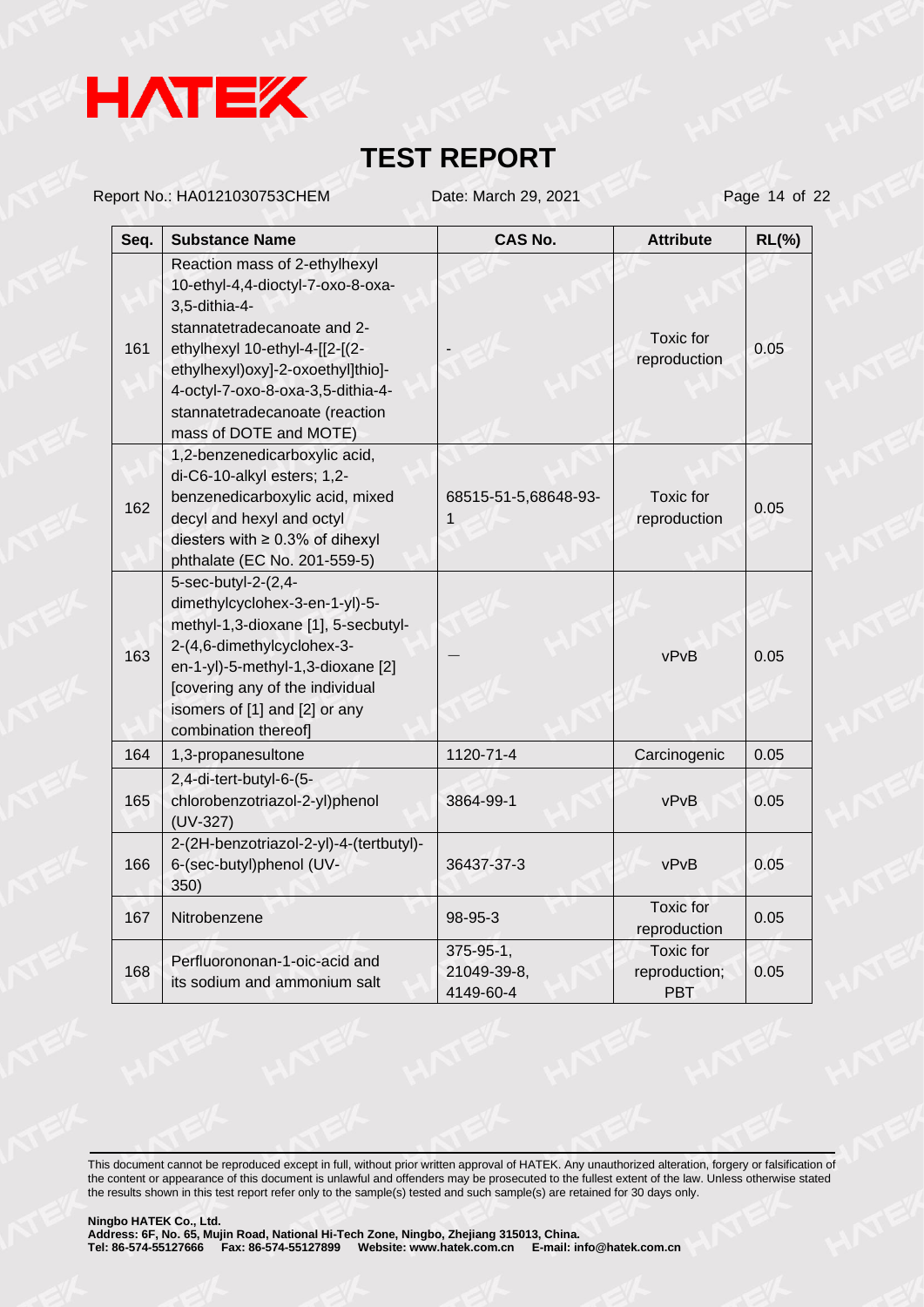

Report No.: HA0121030753CHEM Date: March 29, 2021 Page 15 of 22

| Seq. | <b>Substance Name</b>                             | <b>CAS No.</b>                             | <b>Attribute</b>                                                                                     | $RL(\%)$ |
|------|---------------------------------------------------|--------------------------------------------|------------------------------------------------------------------------------------------------------|----------|
| 169  | Benzo[def]chrysene<br>(Benzo[a]pyrene)            | $50 - 32 - 8$                              | Carcinogenic;<br>Mutagenic;<br><b>Toxic</b> for<br>reproduction;<br>PBT; very<br>bioaccumulatio<br>n | 0.05     |
| 170  | 4,4'-isopropylidenediphenol(bispheno<br>I A; BPA) | 1980/5/7                                   | <b>Toxic</b> for<br>reproduction                                                                     | 0.05     |
| 171  | 4-heptylphenol, branched and linear<br>$(4-HPbl)$ |                                            | Equivalent level<br>of concern<br>having probable<br>serious effects<br>to the<br>environment        | 0.05     |
| 172  | Perfluorodecic acid and its salts and<br>lipids   | 3108-42-7, 335-76-2,<br>3830-45-3          | Toxic for<br>reproduction                                                                            | 0.05     |
| 173  | 4-tert-pentylphenol (PTAP)                        | 80-46-6                                    | Equivalent level<br>of concern<br>having probable<br>serious effects<br>to the<br>environment        | 0.05     |
| 174  | Dechlorane                                        | 13560-89-9;<br>135821-74-8;<br>135821-03-3 | vPvB                                                                                                 | 0.05     |
| 175  | 4,4'-isopropylidenediphenol<br>(bisphenol A)      | 80-05-7                                    | Endocrine<br>disrupting                                                                              | 0.05     |
| 176  | Benz[a]anthracene                                 | 56-55-3                                    | Carcinogenic;<br>PBT; vPvB                                                                           | 0.05     |
| 177  | Cadmium nitrate                                   | 10325-94-7                                 | Carcinogenic;<br>Teratogenic                                                                         | 0.05     |
| 178  | Carbonic carbonate                                | 513-78-0                                   | Carcinogenic;<br>Teratogenic                                                                         | 0.05     |
| 179  | Cadmium hydroxide                                 | 21041-95-2                                 | Carcinogenic;<br>Teratogenic                                                                         | 0.05     |
| 180  | Chrysene                                          | 218-01-9                                   | Carcinogenic;<br>PBT; vPvB                                                                           | 0.05     |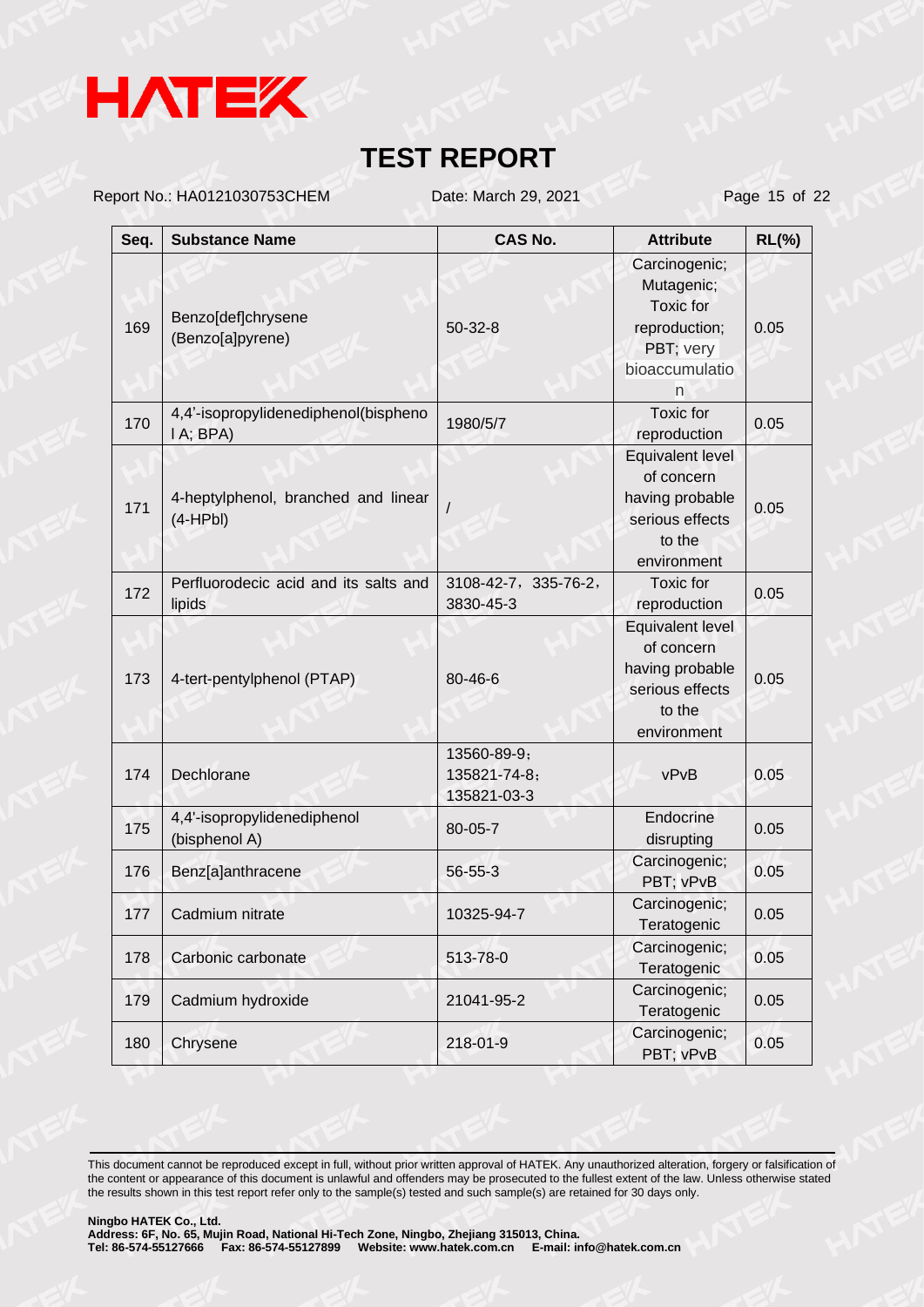

Report No.: HA0121030753CHEM Date: March 29, 2021 Page 16 of 22

| Seq. | <b>Substance Name</b>                                                                                                                                                                          | <b>CAS No.</b>       | <b>Attribute</b>                                                    | $RL(\%)$ |
|------|------------------------------------------------------------------------------------------------------------------------------------------------------------------------------------------------|----------------------|---------------------------------------------------------------------|----------|
| 181  | of<br>Reaction<br>products<br>1,3,4-thiadiazolidine-2,5-dithione,<br>Formaldehyde and 4-heptylphenol,<br>branched and linear (RP-HP) [with<br>≥0.1% w/w 4-heptylphenol, branched<br>and liner] |                      | Endocrine<br>disrupting<br>properties                               | 0.05     |
| 182  | Benzene-1,2,4-tricarboxylic<br>acid<br>1,2-anhydride (trimellitic anhydride)<br>(TMA)                                                                                                          | 552-30-7             | Respiratory<br>sensitising<br>properties                            | 0.05     |
| 183  | Dicyclohexyl phthalate (DCHP)                                                                                                                                                                  | 84-61-7              | Toxic for<br>reproduction;<br>Endocrine<br>disrupting<br>properties | 0.05     |
| 184  | Benzo[ghi]perylene                                                                                                                                                                             | 191-24-2             | PBT; vPvB                                                           | 0.05     |
| 185  | Decamethylcyclopentasiloxane (D5)                                                                                                                                                              | 541-02-6             | PBT; vPvB                                                           | 0.05     |
| 186  | Disodium octaborate                                                                                                                                                                            | 12008-41-2           | <b>Toxic</b> for<br>reproduction                                    | 0.05     |
| 187  | Dodecamethylcyclohexasiloxane<br>(D6)                                                                                                                                                          | 540-97-6             | PBT; vPvB                                                           | 0.05     |
| 188  | Ethylenediamine (EDA)                                                                                                                                                                          | 107-15-3             | <b>Respiratory</b><br>sensitization<br>properties                   | 0.05     |
| 189  | Lead                                                                                                                                                                                           | 7439-92-1            | Toxic for<br>reproduction                                           | 0.05     |
| 190  | Octamethylcyclotetrasiloxane (D4)                                                                                                                                                              | 556-67-2             | PBT; vPvB                                                           | 0.05     |
| 191  | Terphenyl hydrogenated                                                                                                                                                                         | 61788-32-7           | vPvB                                                                | 0.05     |
| 192  | Pyrene                                                                                                                                                                                         | 129-00-0; 1718-52-1  | PBT; vPvB                                                           | 0.05     |
| 193  | Phenanthrene                                                                                                                                                                                   | $85 - 01 - 8$        | vPvB                                                                | 0.05     |
| 194  | Fluoranthene                                                                                                                                                                                   | 206-44-0; 93951-69-0 | PBT; vPvB                                                           | 0.05     |
| 195  | Benzo[k]fluoranthene                                                                                                                                                                           | 207-08-9             | PBT; vPvB;<br>Carcinogenic                                          | 0.05     |
| 196  | 2,2-bis(4'-hydroxyphenyl)-4-methylpe<br>ntane                                                                                                                                                  | 6807-17-6            | Toxic for<br>reproduction                                           | 0.05     |
| 197  | 1,7,7-trimethyl-3-(phenylmethylene)bi<br>cyclo[2.2.1]heptan-2-one<br>(3-benzylidene camphor) (3-BC)                                                                                            | 15087-24-8           | Endocrine<br>disrupting<br>properties                               | 0.05     |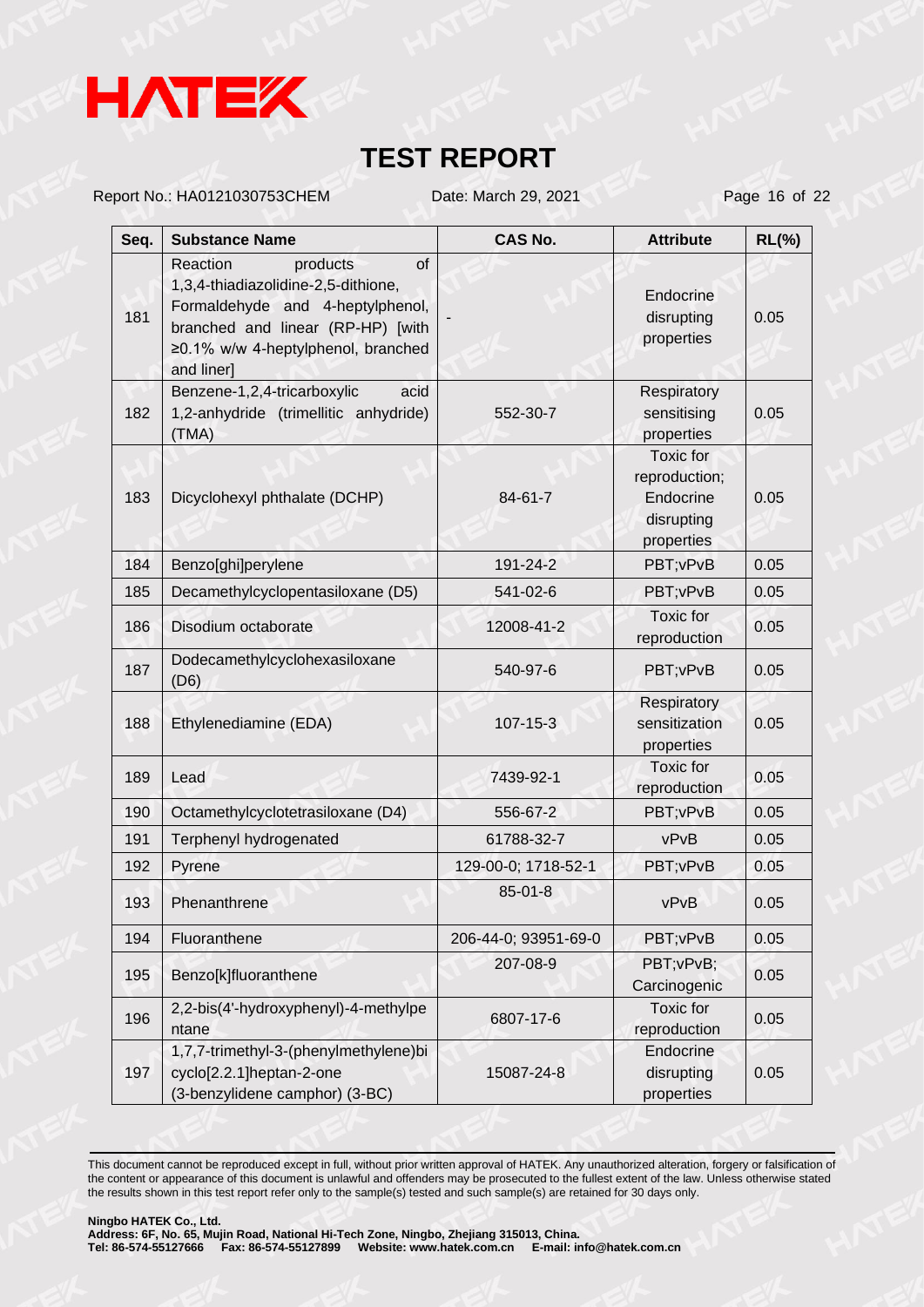

Report No.: HA0121030753CHEM Date: March 29, 2021 Page 17 of 22

| Seq. | <b>Substance Name</b>                                                                                                                                                                                                     | <b>CAS No.</b>        | <b>Attribute</b>                      | $RL(\%)$ |
|------|---------------------------------------------------------------------------------------------------------------------------------------------------------------------------------------------------------------------------|-----------------------|---------------------------------------|----------|
| 198  | 2,3,3,3-tetrafluoro-2-(heptafluoroprop<br>oxy) propionic acid, its salts and its<br>acyl halides (covering any of their<br>individual isomers and combinations<br>thereof)                                                |                       | Endocrine<br>disrupting<br>properties | 0.05     |
| 199  | 2-methoxyethyl acetate                                                                                                                                                                                                    | 203-772-9<br>110-49-6 | Endocrine<br>disrupting<br>properties | 0.05     |
| 200  | 4-tert-butylphenol                                                                                                                                                                                                        | 202-679-0<br>98-54-4  | Endocrine<br>disrupting<br>properties | 0.05     |
| 201  | Tris(4-nonylphenyl, branched and<br>linear) phosphite (TNPP) with ≥0.1%<br>w/w of 4-nonylphenol, branched and<br>linear (4-NP)                                                                                            |                       | Endocrine<br>disrupting<br>properties | 0.05     |
| 202  | Diisohexyl phthalate                                                                                                                                                                                                      | 71850-09-4            | Toxic for<br>reproduction             | 0.05     |
| 203  | 2-benzyl-2-dimethylamino-4'-morphol<br>inobutyrophenone                                                                                                                                                                   | 119313-12-1           | Toxic for<br>reproduction             | 0.05     |
| 204  | 2-methyl-1-(4-methylthiophenyl)-2-m<br>orpholinopropan-1-one                                                                                                                                                              | 71868-10-5            | Toxic for<br>reproduction             | 0.05     |
| 205  | Perfluorobutane sulfonic acid (PFBS)<br>and its salts                                                                                                                                                                     |                       | Endocrine<br>disrupting<br>properties | 0.05     |
| 206  | 1-vinylimidazole                                                                                                                                                                                                          | 1072-63-5             | Toxic for<br>reproduction             | 0.05     |
| 207  | 2-methylimidazole                                                                                                                                                                                                         | 693-98-1              | <b>Toxic</b> for<br>reproduction      | 0.05     |
| 208  | Buty  4-hydroxybenzoate                                                                                                                                                                                                   | $94 - 26 - 8$         | Endocrine<br>disrupting<br>properties | 0.05     |
| 209  | Dibutylbis(pentane-2,4-dionato-O,O')<br>tin                                                                                                                                                                               | 22673-19-4            | Toxic for<br>reproduction             | 0.05     |
| 210  | Tetraethylene glycol dimethyl ether                                                                                                                                                                                       | 143-24-8              | Toxic for<br>reproduction             | 0.05     |
| 211  | Dioctyltin dilaurate, stannane,<br>dioctyl-, bis(coco acyloxy) derivs.,<br>and any other stannane, dioctyl-,<br>bis(fatty acyloxy) derivs. wherein C12<br>is the predominant carbon number of<br>the fatty acyloxy moiety |                       | Toxic for<br>reproduction             | 0.05     |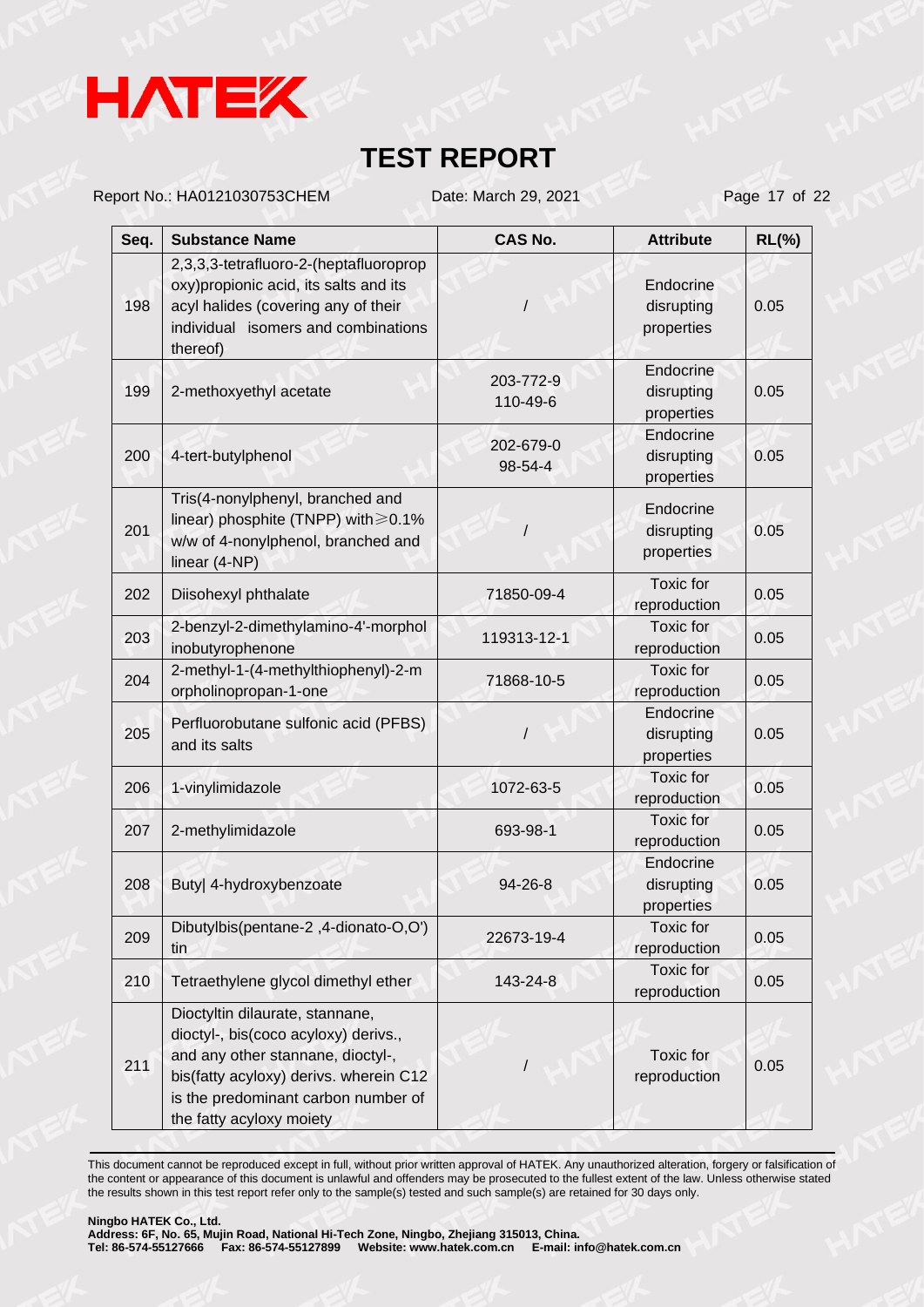

Report No.: HA0121030753CHEM Date: March 29, 2021 Page 18 of 22

#### **Note:**

- 1. SVHC = Substance of very high concern.
- 2. RL=Reporting Limit. All RL are based on homogenous material.
- 3. N.D. = Not detected (Lower than RL), ND is denoted on the SVHC substance.
- 4. Δ = Determination was based on elemental analysis. The content was calculated based on assumption of worst-case.
- 5. In accordance with regulation (EC) No 1907/2006, any producer or importer of articles shall notify ECHA, in accordance with paragraph 4 of Article 7, if a substance meets the criteria in Article 57 and is identified in accordance with Article 59(1), if both the following conditions are met:
	- (a) the substance is present in those articles in quantities totaling over one tonne per producer or importer per year;
	- (b) The substance is present in those articles above a concentration of 0.1% weight by weight (w/w).
- 6. Form 28 October 2008, EU & EEA suppliers of articles of articles which contain substances on the Candidate List in a concentration above 0.1% (W/W) must provide sufficient information, available to them, to their customers and on request to a consumer within 45 days of the receipt of this request. This information must ensure safe use of the article and, as a minimum, include the name of the substance.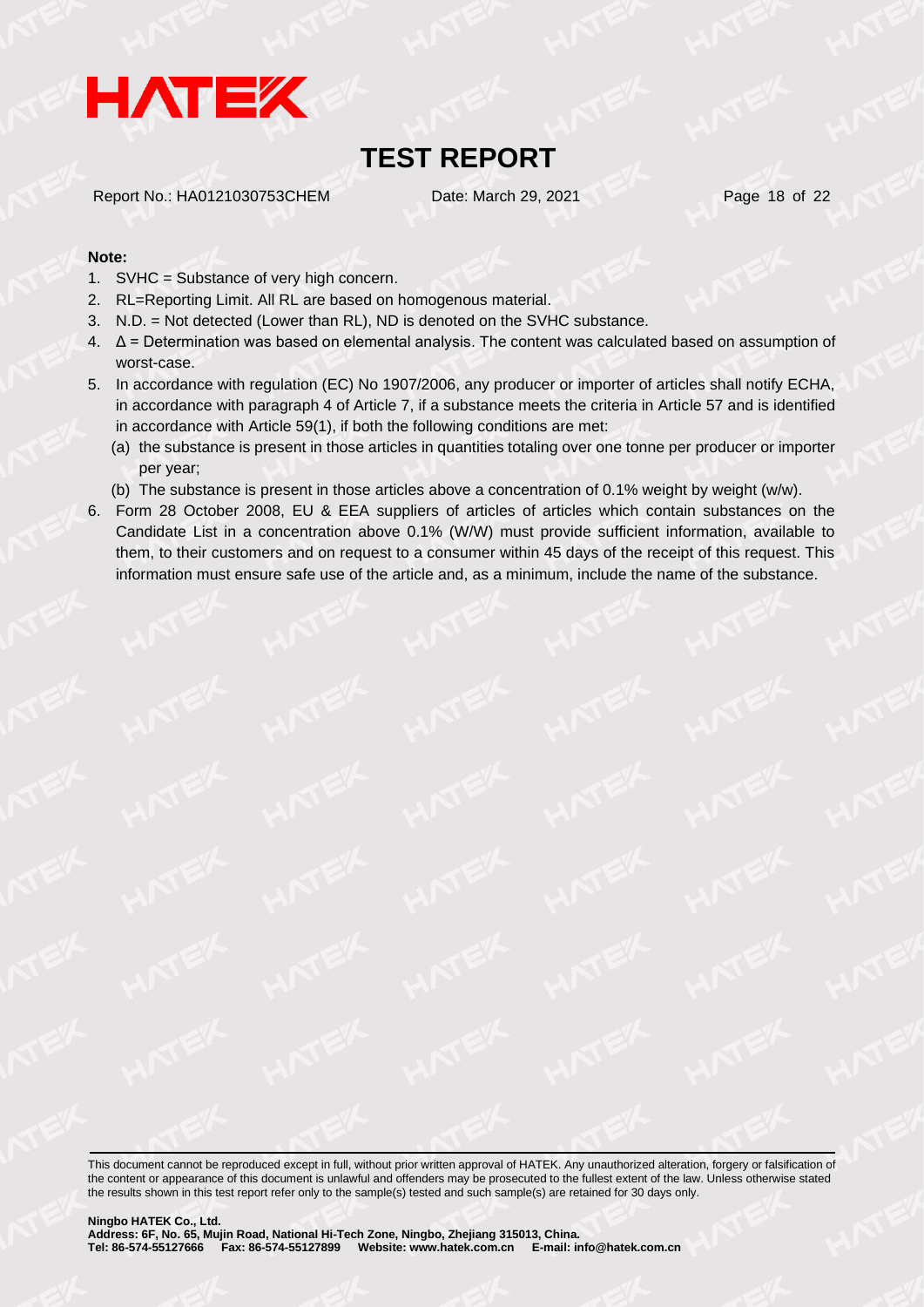

Report No.: HA0121030753CHEM Date: March 29, 2021 Page 19 of 22

#### **Sample Photo:**

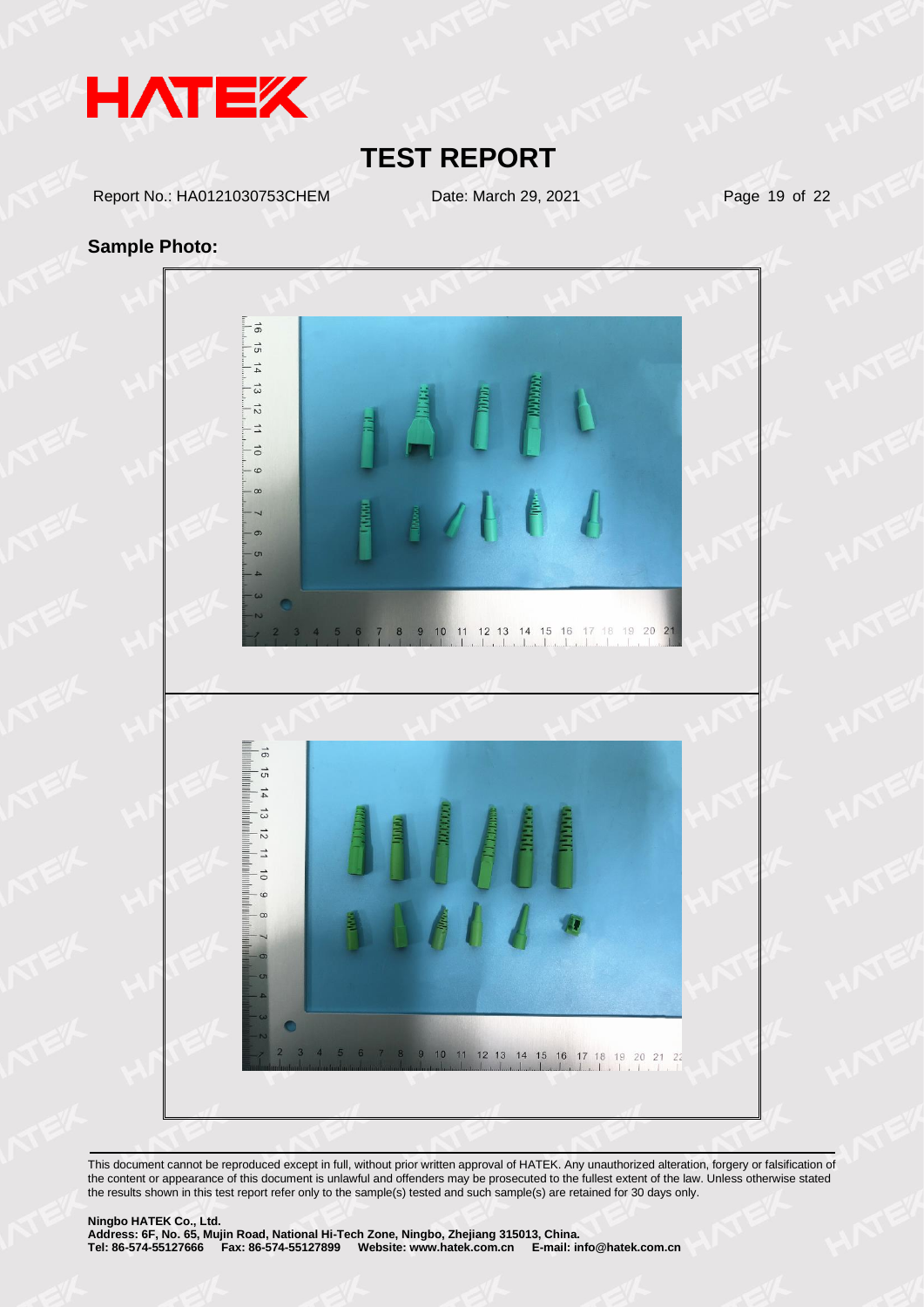

Report No.: HA0121030753CHEM Date: March 29, 2021 Page 20 of 22

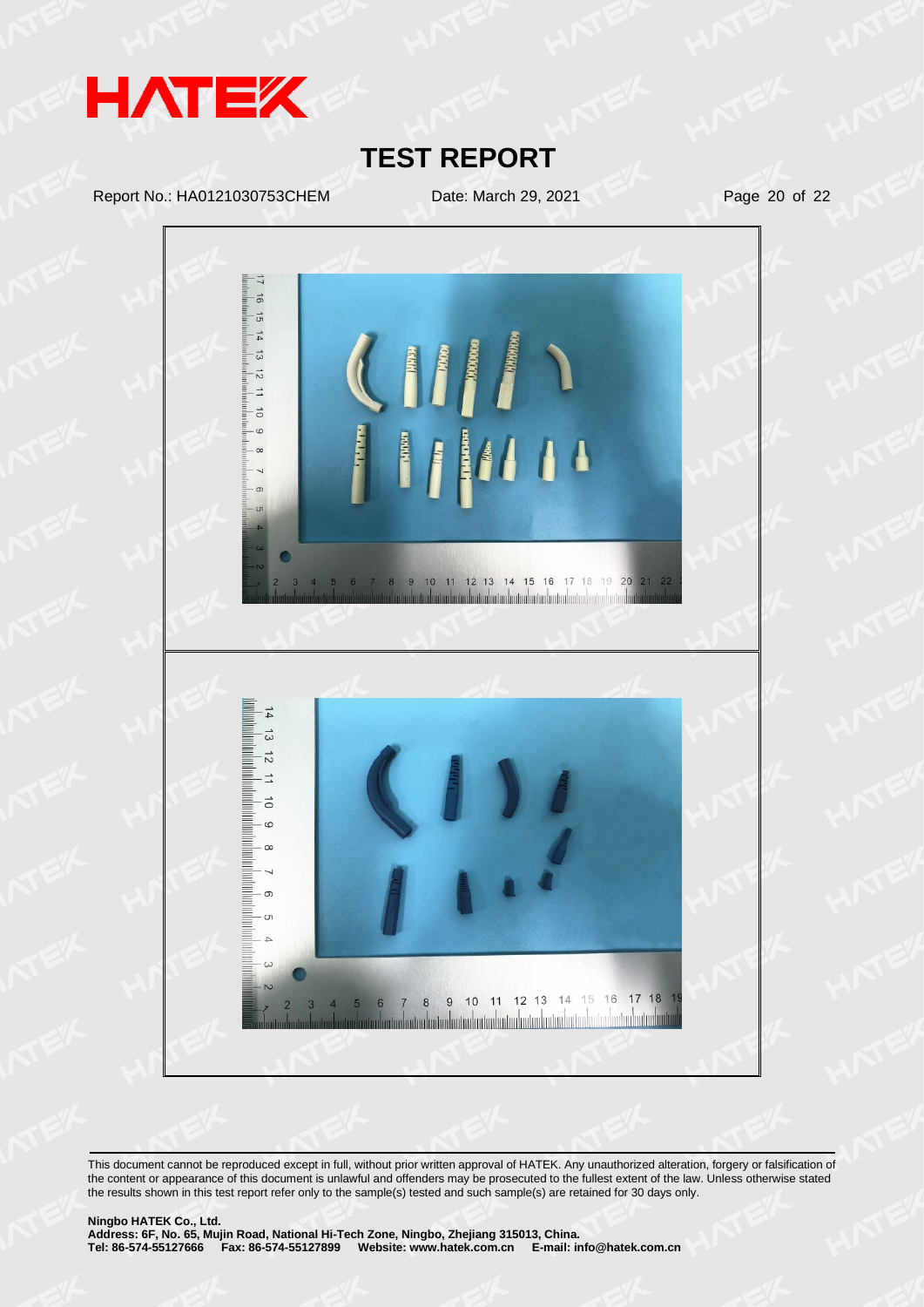

Report No.: HA0121030753CHEM Date: March 29, 2021 Page 21 of 22